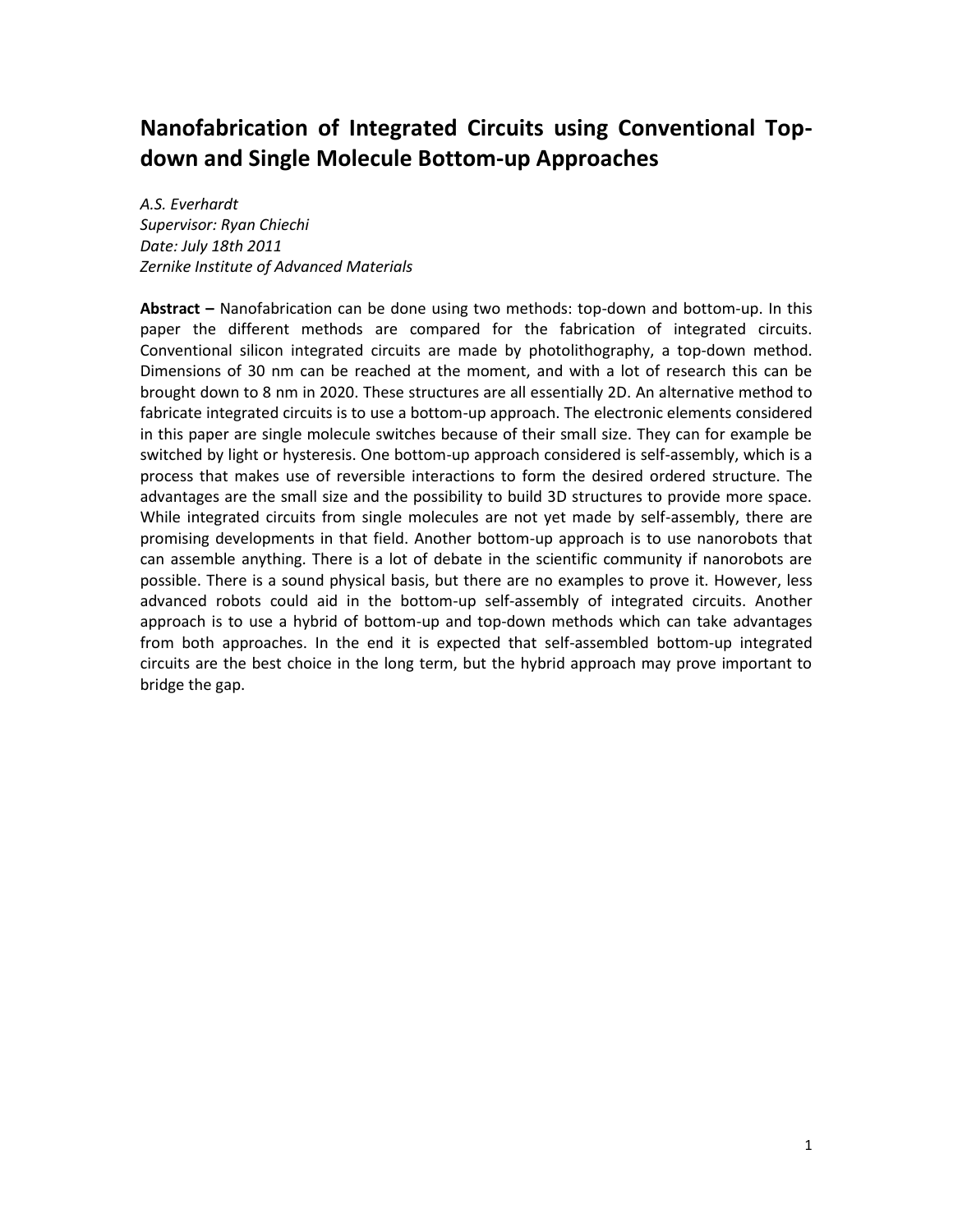# **Table of Contents**

| <b>Contents</b>                                       | Pagenumber |
|-------------------------------------------------------|------------|
| 1. Introduction                                       | 3          |
| 1.1 Feynman's Talk                                    | 3          |
| 1.2 Nanofabrication                                   | 3          |
| 1.3 Drexler-Smalley Debate                            | 4          |
| 1.4 Top-down vs Bottom-up                             | 4          |
| 1.5 Challenges for Nanofabrication                    | 5          |
| 2. Top-down Approach to Electronics                   | 5          |
| 2.1 Integrated Circuit                                | 5          |
| 2.2 Photolithography                                  | 6          |
| 2.3 Developments in Top-down Integrated Circuits      | 7          |
| 3. Single Molecule Electronics                        | 7          |
| 3.1 Molecular Rectifier                               | 8          |
| 3.2 Light-driven Molecular Switch                     | 9          |
| 3.3 Hysteresis-driven Molecular Switch                | 10         |
| 3.4 Three-electrode Single Molecules                  | 11         |
| 4. Self-assembly                                      | 12         |
| 5. Bottom-up Nanofabrication of Integrated Circuits   | 13         |
| 5.1 Nanofabrication using Self-assembly               | 13         |
| 5.2 Nanofabrication using Top-down plus Self-assembly | 15         |
| 5.3 Nanofabrication using Robots                      | 16         |
| 6. Conclusion and Outlook                             | 16         |
| 7. References                                         | 17         |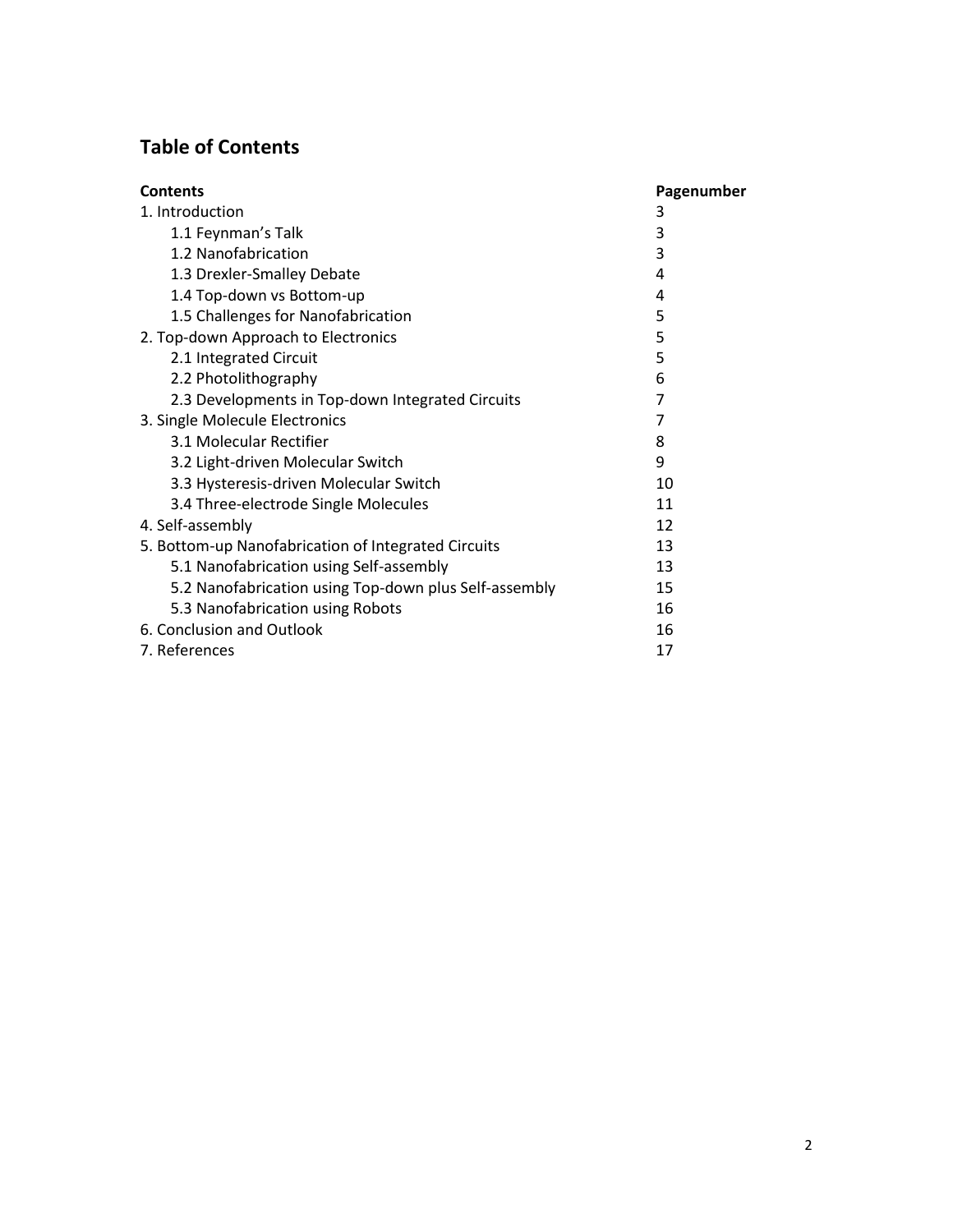### **1. Introduction**

#### **1.1 Feynman's Talk**

It was the Nobel Prize winner Richard Feynman who first talked about the field of nanofabrication in his 1959 lecture "*There's Plenty of Room at the Bottom*". He was the first to talk about doing things at the small, atomic scale. A few examples he talked about were writing all the books in a volume as large as a particle of dust, building very small computers or synthesizing any molecule *physically*.

The implications and applications of these small scale objects will be endless: a backup of any library at a size of a normal air mail letter, much faster computers that can calculate almost anything, surgery by those small objects or just for scientific fun.

It was not yet possible during those times to build those small scale objects due to two main problems: the inability to make objects and the inability to characterize such small scale objects. His solution was that the electron microscope had to be improved one hundred times to be able to characterize the small scale objects. He also thought of two ways to fabricate them: reverse the electron or light microscope, so it is possible to write things instead of only observing. The other solution was to get small scale "robots" to build other small scale objects.<sup>[1]</sup>

Richard Feynman was the first to talk about the field of *Nanotechnology*, but it was not until 1986 that the field really started by Eric Drexler<sup>[2]</sup> who was the first to use that word.

This paper covers a subset of nanotechnology, namely *Nanofabrication*: *Fabricating functional objects/devices with nanometer dimensions by design.* Functional means that the object or device is useful (it can do something) and that it is possible to detect what it does in the macroscopic world.<sup>[3]</sup>

Research has nowadays made several things possible that Feynman talked about. Computers are much faster and they revolutionized our world; entire libraries are being put on the internet<sup>[4]</sup> and the detection of nano-objects and individual atoms is possible with electron microscopes with a resolution of 0.5 Å<sup>[5]</sup>. The invention of the Scanning Tunneling Microscope (STM)<sup>[6]</sup> and the Atomic Force Microscope (AFM)[7] (**Fig 1**) have also made characterization at the atomic scale possible. Creating nanoobjects is possible with, for example, photolithography (**Fig 2**)<sup>[8]</sup> or STM (**Fig 3**)<sup>[6]</sup>.

The methods to create nano-object described above are the so-called *top-down* approaches to do nanofabrication. When working top-down, a method to create macroscopic objects is taken and this method is modified to be able to make smaller and smaller objects.

Another approach to do nanofabrication is the

#### **1.2 Nanofabrication**



*Fig 1: Working principle of STM or AFM. There is a sharp tip which has an interaction with the sample. The interaction is either a tunneling current (STM) or a force (AFM). The tip is scanned over the surface and the profile of the surface is known by the change in interactions. [7]*



*Fig 2: Nano-object created by photolithography; chip created by light with a wavelength of 248 nm.[8]*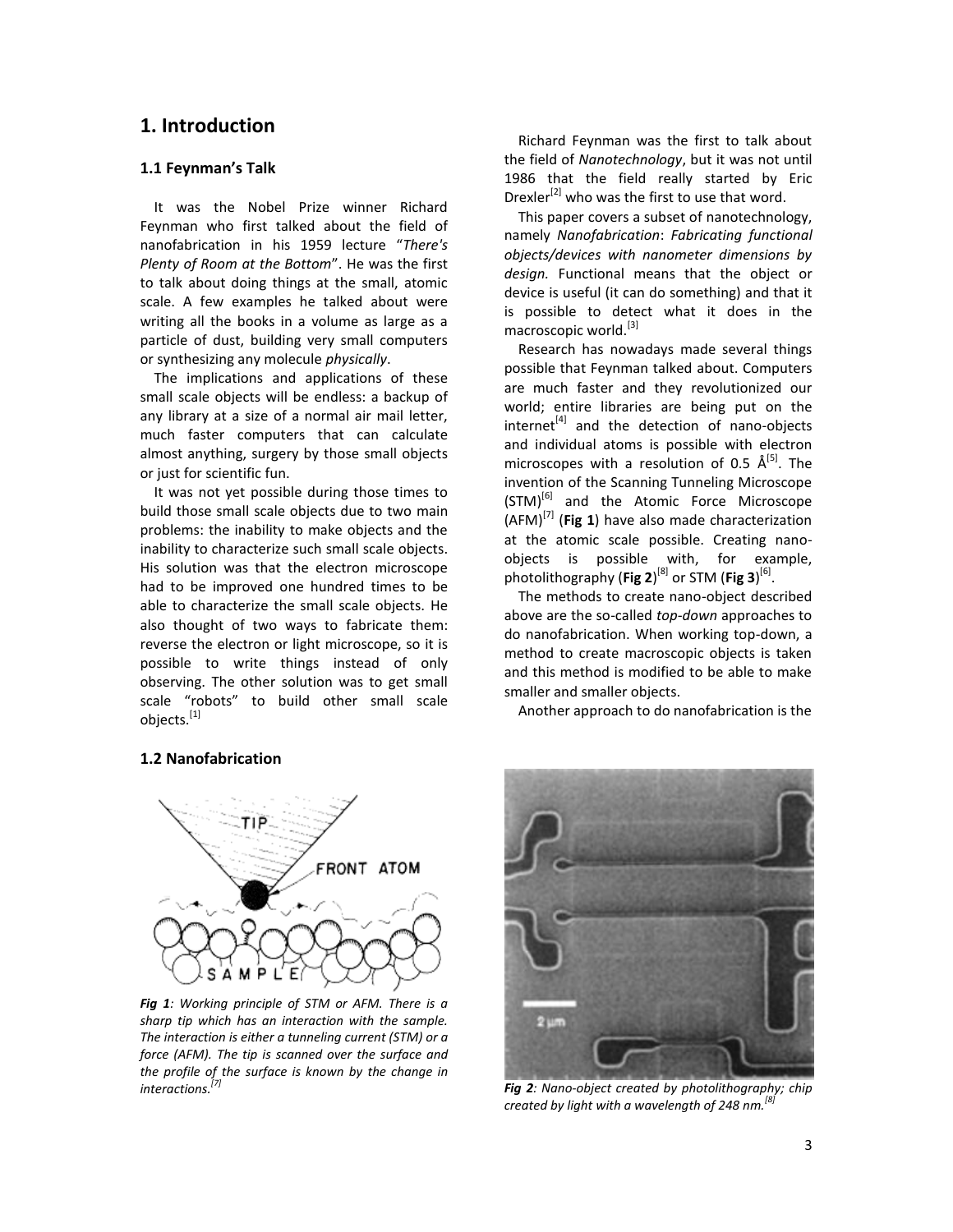

*Fig 3: Fabrication of nano-objects by STM: the letters IBM are written with Xenon atoms on a Nickel surface, each letter 50 Å large.[6]*

*bottom-up* approach: nano-objects are made by other nano-objects. The robots Feynman talked about are an example of bottom-up nanofabrication.

#### **1.3 Drexler-Smalley Debate**

Eric Drexler was the first to give technical details of the those robots: in a book published in 1986 he described a system of molecular assemblers that can build nearly anything in a bottom-up fashion. It has several components: A central computer to provide intelligence to control the assembly process; an instruction architecture containing the information (comparable to the role DNA has in the cell); a construction robot with an arm to carry out the assembly and instruction transmission to transfer the information to the robots. All components are simple and small, at nanoscale lengths. Drexler laid the foundations for this system, describing and proving all the physics required for such a system. However, it does not give a detailed design of all the components and of the molecular basis underlying the system. And up to now nobody has realised such a system.<sup>[2]</sup>

A famous debate between Eric Drexler and Rick Smalley was published in Chemical & Engineering News about the system suggested by Drexler in 2003. Smalley believes such systems are not possible, mainly due to the fact that the robot arm will have "sticky fingers": an atom or a group of atoms picked up by the arm have a tendency to remain stuck, so it is impossible to just pick up atoms and place them somewhere else. The other criticism is the fact that such systems have never been shown to work, or they lack functionality, like biological systems that only work in water.<sup>[9]</sup>

Drexler argues that such a sticky finger is of no concern, since reactive groups of atoms are used for the assembling process and together with positional control they will provide the desired outcome. If one assembling process doesn't work, other conditions should be chosen to ensure it does work.<sup>[9]</sup>

A few examples of positional control are found in literature where the sticky fingers don't pose a problem. It is possible to move individual atoms by an STM tip<sup>[6]</sup>, as shown in Fig 3, and individual hydrogen atoms can be moved $^{[10,11]}$ . Life is also a perfect example of assembling small molecules.

Things have been done in the literature given above that Smalley thought would be impossible. So there doesn't seem to be a physical, fundamental reason why the Drexler robots can't work, but it will require much more research to make his universal assembler. There hasn't been a system that even comes close to such performances.

#### **1.4 Top-down vs Bottom-up**

There has been a lot of progress in the field of nanofabrication using the top-down approach, and nanostructures with dimensions down to 30 nm are being produced at the moment with relatively cheap, industrial processes<sup>[12]</sup>. With expensive laboratory equipment it is possible to reach 10 nm $^{[13,14]}$ . It is very difficult to push the dimensions down even more, to the 1-10nm range, and a lot of research is required for that $^{[3]}$ . Another problem with the top-down approach is that it gives essentially 2D structures, while 3D structures offer much more space and flexibility<sup>[15]</sup>.

However, the alternative, the bottom-up approach, has a hard time to match the current performances of the top-down approach. It is very hard to build large objects using bottom-up principles. There is a gap between the dimensions that can be reached by top-down and bottom-up nanofabrication, and more research is needed to be able to close that gap. [16]

There are several ways to imagine to do bottom-up nanofabrication. One of the methods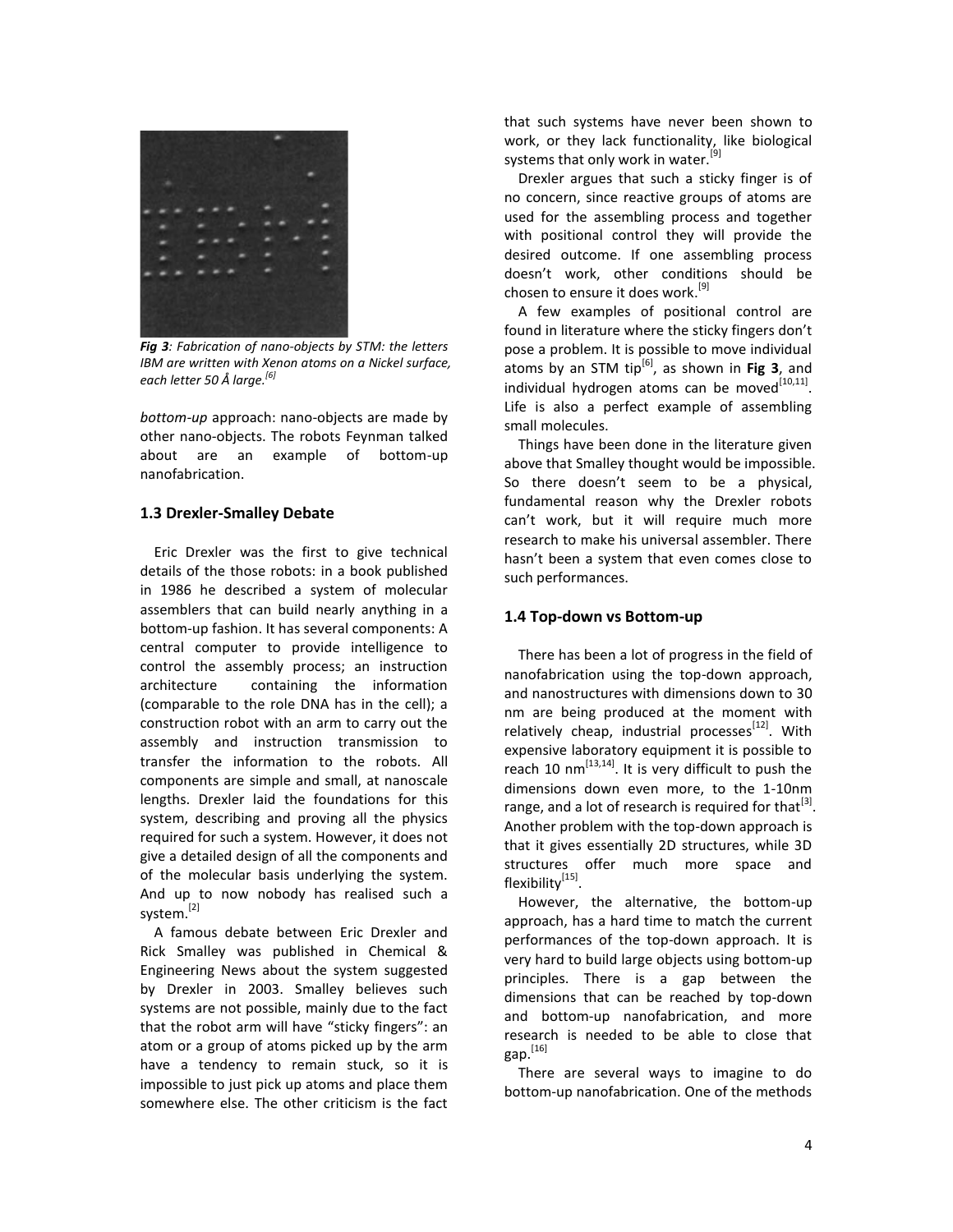is the robots that Drexler described. Making use of the full concepts described by Drexler will be way too difficult to make any progress in the near future. To use the concepts, one should try to build a highly simplified version of the Drexler robot system as a starting point for research.

Nevertheless, the most obvious and promising candidate to do bottom-up nanofabrication is to make use of self-assembly. In that process the forces at the nanoscale are used to get nanoparticles to organise themselfes in a desired structure.<sup>[3,17]</sup>

#### **1.5 Challenges for Nanofabrication**

Why should people even care about nanofabrication? There are several challenges in the scientific community and ultimately in the real world where nanofabrication can be of great help.

Just a small selection of the challenges: Feynmans's nano-objects capable of surgery $^{[1]}$ ; smaller CD's<sup>[18,19]</sup>; drug delivery<sup>[20,21]</sup>; nanomotors<sup>[22,23]</sup>; hydrogen storage<sup>[3]</sup> or molecular electronics<sup>[3]</sup>.

For most of those challenges, the progress in the top-down approach is getting less and less, while new projects have started from molecular principles, where the bottom-up approach should ultimately lead to new functional objects or devices.



*Fig 4: Typical design of a conventional transistor made from semiconducting silicon. Doping in this semiconductor gives the special features to the transistor. The transistor has three connections: source, drain and gate. A signal is applied to the source and received from the drain, while another (small) signal can be applied to the gate to influence what happens to the signal received from the drain.[26]*

This paper will be limited to the nanofabrication of electronics, with the integrated circuit as a goal. The top-down approach is getting to the limit of what is possible and more progress could be made by making use of bottom-up nanofabrication of molecular electronics.

In **Section 2** the top-down approach to electronics is reviewed with questions like what the current progress in that field is and what can be expected in the future. In **Section 3** the current progress in molecular electronics is reviewed. In **Section 4** there will be looked at the principles of self-assembly. In **Section 5** there will be taken a look at the bottom-up nanofabrication of molecular electronics. In the last section there will be a conclusion on the question if it is possible to make use of the bottom-up approach to build an integrated circuit and in what directions research should go to make it possible.

# **2. Top-down Approach to Electronics**

### **2.1 Integrated Circuit**

An integrated circuit is a structure that is densely packed with transistors and the connections to the transistors. Integrated circuits are the basis for all modern electronics,



*Fig 5: Crossbar array-based design. The decoder can transform signal produced by the outside world into the addressment for one specific transistor.[27]*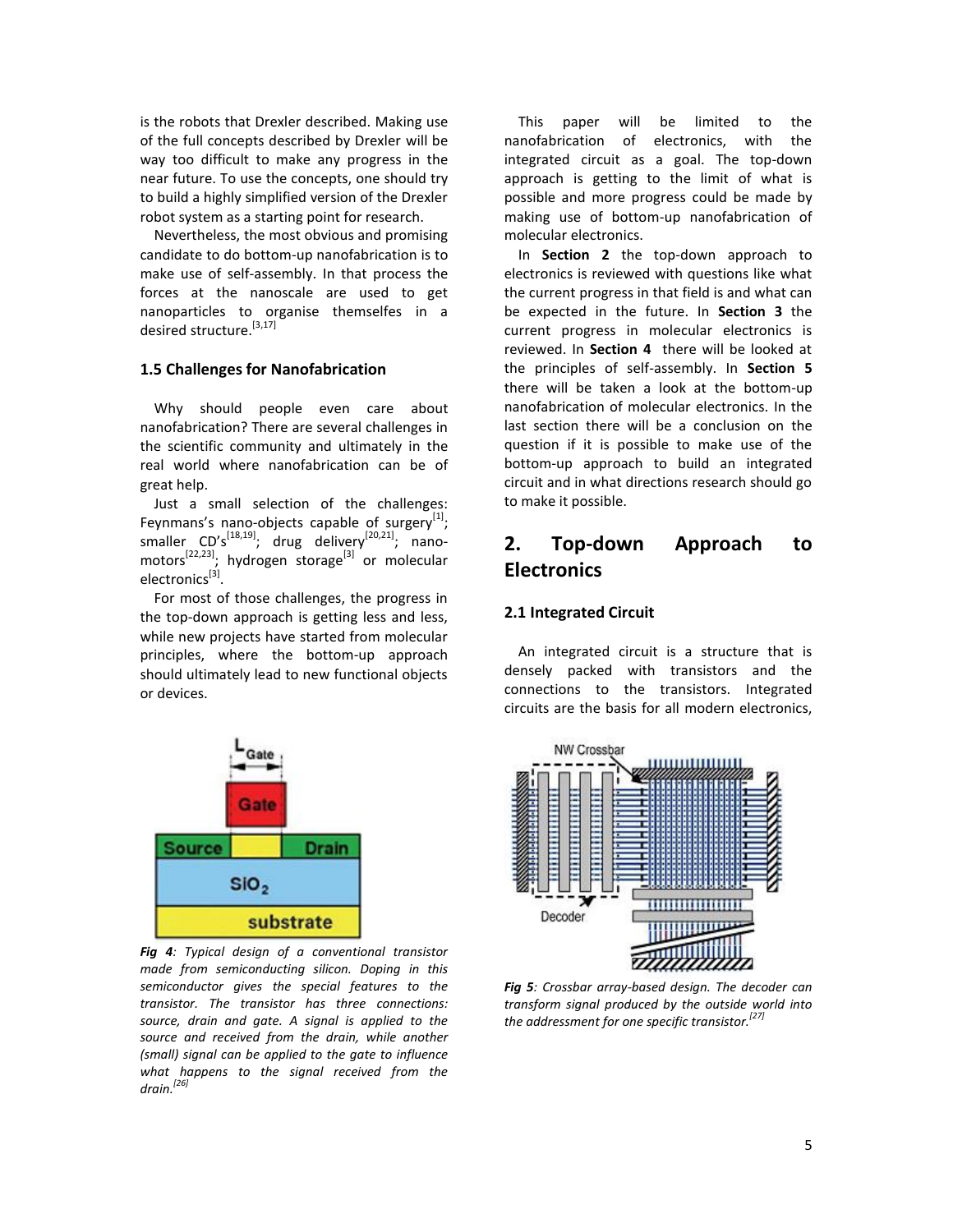which are important for many different applications: from digital watches to computers to Moon-landing rockets.

Silicon transistors are the main components in integrated circuits. A typical design of a transistor is shown in **Fig 4**. A transistor has two functions in an integrated circuit. The first is the transformation of small voltages into large currents and that is important is almost every logic circuit<sup>[24]</sup>. The second function is a switch. A voltage applied to the gate (see **Fig 4**) can control the resistance between the source and the drain, so the transistor can have states of high or low resistance, which is actually the basic principle of a switch.<sup>[25]</sup>

One of the simplest ways to connect the transistors in the integrated circuit with the outer world, is to make use of a crossbar arraybased design as shown in **Fig 5**. It consists of an array of wires placed in two orthogonal directions, with a transistor at every crosspoint. One specific transistor can be used by addressing two specific wires placed orthogonally. The decoder can transform a (binary) signal produced by the outside world into an addressment of one specific transistor. Only a few connections to the outside world are required to use the whole integrated circuit.<sup>[27]</sup>

Moore's law states that the density of transistors on an integrated circuit doubles every two years, and due to this law the transistors have become smaller and smaller.<sup>[28]</sup>

With the conventional transistors and techniques there will be problems when the transistors reach sizes smaller than about 22 nm. One of the problems is increased power dissipation. Due to the lower dimensions, the insulating layer between the gate and the device becomes smaller, so there will be a leakage current due to tunneling.<sup>[29,30]</sup> Another problem is less device control. The parasitic resistance and capacitance will become of the same order as the device resistrance and capacitance and that will mean the parasitics will domine how the device works.<sup>[26]</sup>

#### **2.2 Photolithography**

Integrated circuits are conventionally made by photolithography. The setup commonly used for photolithography is shown in **Fig 6**. Laser light comes in, it is treated by the illuminator, sent through a photomask that contains the final pattern and it is projected onto a wafer which has been treated with a photoresist. The exposed parts of the photoresist are etched away in the developing process.<sup>[31]</sup> An example of a photoresist is a polymer with an inhibitor, a molecule that prevents its dissolution. The inhibitor is destroyed by illumination with light. When the photoresist is being developed, it is etched by using a weak solvent to dissolve the exposed parts only.<sup>[32]</sup>

The resolution of photolithography depends on several parameters (see **Equation 1**): λ, the wavelength of the light used; k, a constant of the system and NA, the Numerical Aperature, which is a measure for the amount of light that can be captured. NA is equal to n sin θ, where n is the refractive index of the material in contact with the photoresist and  $\theta$  is the angle of the light (see Fig 6).<sup>[31]</sup>

$$
Resolution = \frac{k \lambda}{NA}
$$
 (1)



*Fig 6: Typical setup used for photolithography. Laser light comes in, is treated by illuminator, is passed through the photomask that contains the final pattern, and is projected onto the wafer.[31]*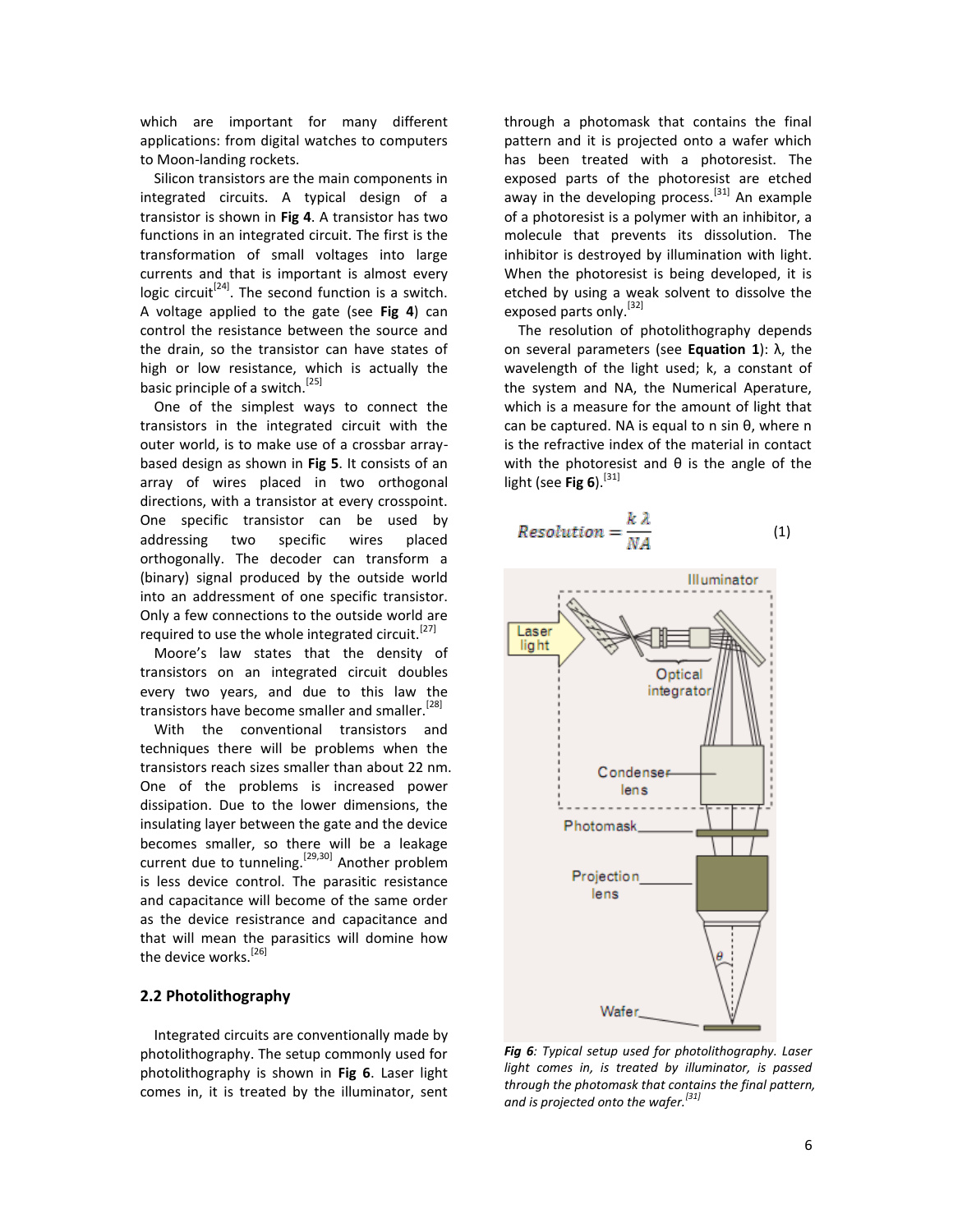The first method to increase the resolution is to decrease the wavelength of the laser used. Currently the best performance is seen at a wavelength of 248  $nm^{[8]}$ . Decreasing the wavelength poses a few problems that need to be solved before the smaller wavelengths can be used. One of the problems is that there is no photoresist working at lower wavelengths that has the same performance as the photoresist at 248 nm<sup>[8]</sup>. Another issue is that the optics that have to be used at the smaller wavelengths give more difficulties<sup>[31]</sup>. A new system working on 157 nm needs optical elements of (expensive) high quality  $CaF<sub>2</sub>$  and no suitable photoresist has been found yet. With more research, these lower wavelengths will probably start working.<sup>[31]</sup>

Extreme UV is also a candidate to decrease the wavelength drastically with wavelenths of 11-13 nm. The problems with these wavelengths are the absorption of the UV in air, the need for extremely precise control (0.1-0.2 nm control) of the optical elements to get good control of the light $^{[33]}$  and a new suitable photoresist $^{[8]}$ .

Another way to increase the resolution is to increase the Numerical Aperature. It is determined by the angle (which is commonly easily optimized) and by the refractive index of the material next to the photoresist. That refractive index can be increased by using immersion lithography: the photoresist is immersed in a liquid with a high refractive index.<sup>[34]</sup>

At the moment the photolithographic advances have pushed down the resolution to 30 nm. There are several very promising methods under development to improve the resolution by decreasing the wavelength used or by immersion. With the overwelming amount of solutions to increase the resolution to around 10 nm, it is not expected that photolithography will be a main problem to create smaller transistors.[8,12]

### **2.3 Developments in Top-down Integrated Circuits**

Conventional integrated circuits have reached dimensions of 30 nm now and with the conventional transistors the limit is about 22 nm and it is expected that this size will be reached in a few years. The International Technology Roadmap for Semiconductors expects the transistors to reach dimensions of 8 nm in  $2020$ .<sup>[12]</sup> New ways to keep the transistors working at the smaller scale need to be developed and the progress in photolithography needs to continue like it is promising to do. That makes this statement challenging, but it is not undoable.

There are many examples in literature to improve or replace the silicon transistor by other materials or methods, like the use of group III-V compounds<sup>[29]</sup> and the single electron transistor<sup>[55]</sup>. I will explain the last example further.

The single electron transistor is an extremely small transistor (~1 nm size) where the principle of operation is built on a single electron. This electron sits on an island between the source and drain, and the current flow between the source and drain is influenced by the electron on the island (by the principle called the Coulomb blockade). This electron can be influenced by the gate voltage. This technique seems to offer an enormous reduction in size of the transistors. However, there are currently two very large problems: the island where the electron sits needs to be of subnanometer size, and randomly fluctuating background charge have a huge impact on the device. So the single electron transistor isn't expected to be operating very soon, if ever.<sup>[35]</sup>

Concluded, conventional integrated circuits have obeyed Moore's law for a long time. There are many developments in the field, like the improved photolithography to make the integrated circuits, the continuous scaling of conventional silicon transistors to make them even smaller and improvements to them to make them function better and at a smaller scale. However, it is not expected that the topdown field will go much below the 8 nm range soon, as new developments like the single electron transistor are highly doubtful.

# **3. Single Molecule Electronics**

Radical new methods to build electronics are being developed to replace the conventional silicon transistors. Molecular systems based on single molecules seem to be a good candidate with their much smaller size of just a few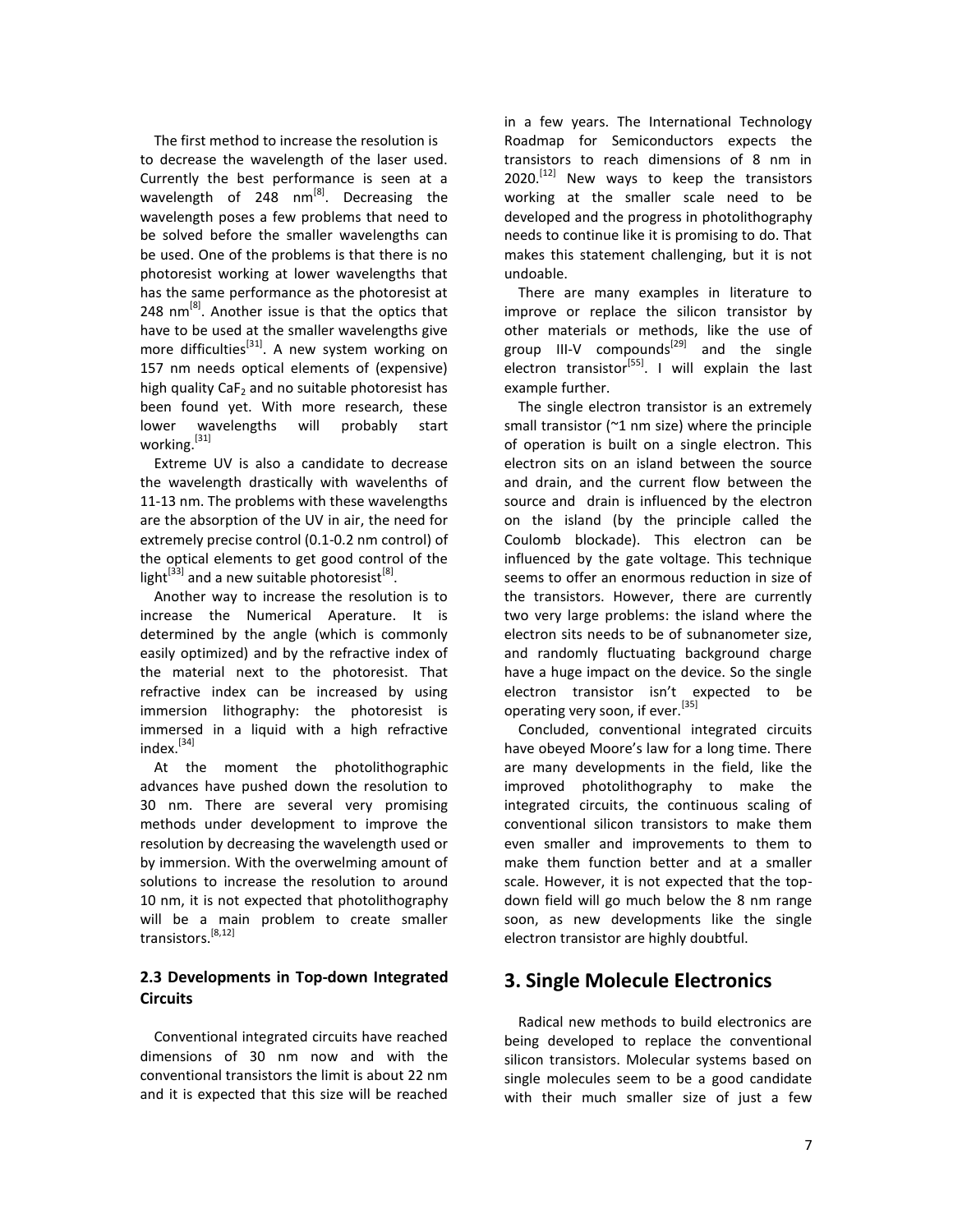

*Fig 7: A rectifying molecule. The left part is electron poor, the right part is electron rich and both parts are separated by an internal twist of the structure.[24]*



*Fig 8: Energy versus the distance in the device. The electrons in the metal have the energy of the metal fermi level. The unoccupied pi level in the acceptor is just a little above the fermi level, and the unoccupied pi level of the donor is high in energy compared to the acceptor pi level. All energy levels are separated by barriers and the electrons have to tunnel through them.[36]*

nanometer. Most research focuses on molecules with only two electrodes which means they don't have the full functionalities that a transistor has. Due to that these molecules can't form a true integrated circuit, but they can give a good proof of principle. Examples of those molecules are rectifying molecules, light-driven switches, hysteresis-driven switches and electrochemically-driven switches.<sup>[24]</sup>

#### **3.1 Molecular Rectifier**

Rectifiers are used to discriminate electric currents to pass only in one direction. They are important components for electronics. Conventionally they are a p-n junction in silicon.<sup>[36]</sup> It is a good proof of principle that molecules can be used in electronics when a molecule is capable of rectification. With those molecules it is possible to make logical circuits.[37]

A molecular rectifier is composed of an electron rich part and an electron poor part which have to be separated. The molecule needs to consist of two separate molecular



*Fig 9: I-V curve of Molecule 1. This shows that the current is allowed to pass only in one direction, since there is a very small current at negative voltages and a larger current at positive voltages.[40]*

energy levels at the two parts for the device to work.[36]

There are many molecules that can give rectifying properties<sup>[36,38,39]</sup> and one of the molecules (**Molecule 1**) is shown in **Fig 7**[24] .

The device energetics are shown in **Fig 8**. A small voltage is required for electrons to go from the left to the right (in the drawing) and a large voltage is required for electrons to go from the right to the left, and this principle means that it is a rectifier.<sup>[36]</sup>

The I-V curves of the rectifier is shown in **Fig 9**. It can be seen from the graph that the current can only pass in one direction, which resembles the way a rectifier works.<sup>[40]</sup>

**Molecule 1** was immobilized between the two electrodes of a Mechanically Controlled Breakjunction (MCB)<sup>[24]</sup>. The setup of an MCB is shown in **Fig 10**. A structure of two areas with a thin bridge is made by photolithography in gold. This structure is put on the setup and the setscrew breaks the thin bridge very carefully. The gap that is formed between the two parts of the thin bridge is controlled with sub-Ångström precision. Space can be left for a single molecule to span this gap using this precision.<sup>[41]</sup>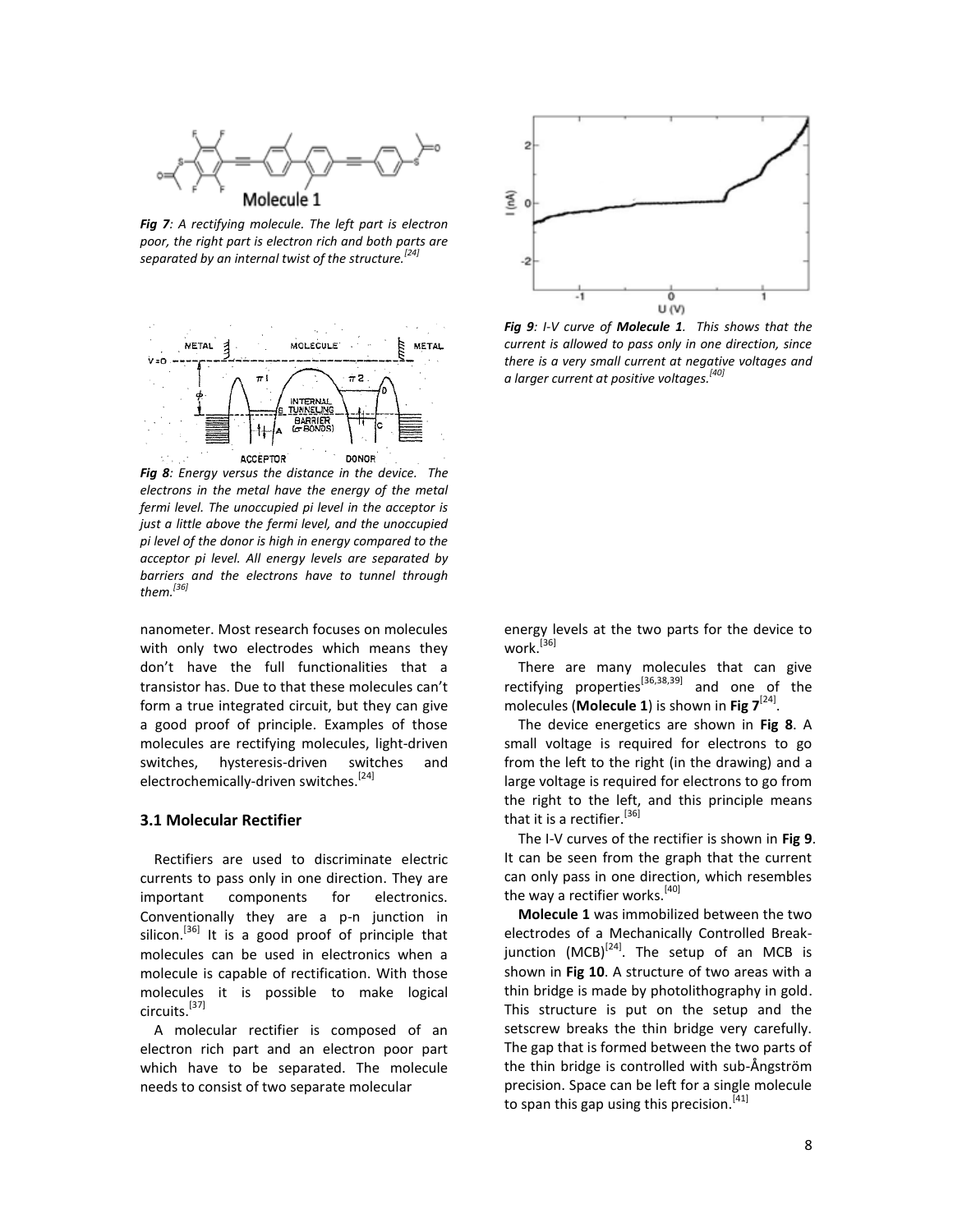

*Fig 10: Setup of Mechinically Controlled Breakjunction (MCB). A gold film is deposited on a polymeric layer which is deposited on an elastic substrate. This gold film has two large areas with a thin bridge in between. This bridge is broken in a controlled way by the setscrew while the countersupports keep the gold film in place.[41]*



*Fig 11: Molecules used in single molecule switch driven by light. It is a dithienylethene that can be switched between an open (Molecule 2) and closed (Molecule 3) form. In the closed form, there is a piconjugated path between the two ends of the molecules, which means the molecule conducts. In the open form, this conjugation is broken and the molecule is an insulator.[24]*

This technique can provide analysis and connection to the macroscopic world of a single molecule. But this method is not suited for an integrated circuit as the dimensions of the total device (single molecule plus MCB) are much bigger than conventional integrated circuits and connecting many single molecules in one device is not possible.<sup>[41]</sup>

#### **3.2 Light-driven Molecular Switch**

A single molecule can act as a switch if it has two stable states that can be switched on request. One way to switch between two stable states is light. Light is an attractive medium to use to switch between the states, as it can be easily addressed with short response times.<sup>[24]</sup> There are many molecules that can perform switching driven by light, like a photoisomerization of a betaine or a



*Fig 12: In the upper graph the absorbance spectrum of Molecule 2 is given before (red line) and after (blue line) irradiation of UV light. In the lower graph the absorbance is given of Molecule 3 before (red line) and after (blue line) irradiation of visible light. The spectrum of Molecule 2 after irradiation (upper graph, blue line) is approximately equal to the spectrum of Molecule 3 before irradiation (lower graph, red line), and the other way around. This gives a good clue that it is possible to switch between the two states of the molecule using UV and visible light.[45]*

cyclophanediene group linked to a porphyrin<sup>[42]</sup>, photo-induced linear motion of a rotaxane<sup>[43]</sup>, photoinduced conformation change in selfassembled monolayer<sup>[44]</sup> or photoisomerization of **Molecule 2 and 3** (**Fig 11**) [24] .

Using UV or visible light it is possible to switch between the two molecules. In **Fig 12** the absorbance spectra of the molecule in different states are given. These graphs give a good clue that it is possible to switch between the two states of the molecule.<sup>[45]</sup>

The switching behavior of the single molecule switch can be read out using cyclic voltammetry, shown in **Fig 13**. The closed state (**Molecule 3**) shows a redox wave around 0.45 V and the open sate (**Molecule 2**) doesn't show that. That can be used to identify the open or closed states. So the single molecule switch can be read using this characterization method.<sup>[45,46]</sup>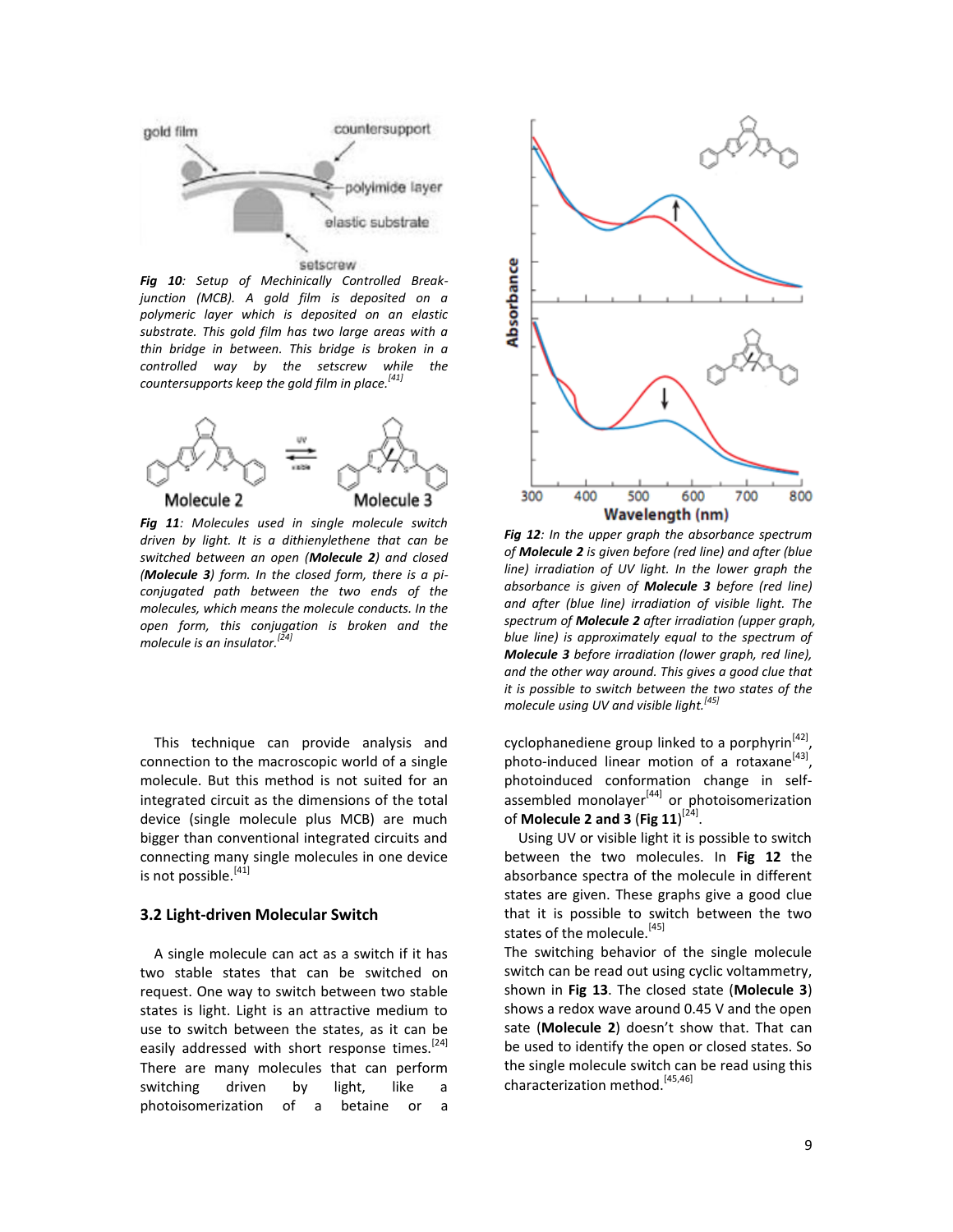

*Fig 13: Cyclic voltammetry of Molecule 2 (open state) and Molecule 3 (closed state). A reversible redox wave is observed for the closed state, while this is not observed for the open state.[45,46]*



*Fig 14: A device to use the switching abilities of the molecule. There is a path between the two electrodes consisting of gold nanoparticles with the molecules coordinated to it.[47]*

It is possible to make switching units out of the molecules as shown in **Fig 14**. A path between the electrodes is made by a bridge of gold nanoparticles with the molecules linked to the gold by a thiol-spacer. This device has shown switching between a conducting and an insulating state, even though the switching time is 10 hours.  $[47]$ 

This light-driven single molecule switch is very unlikely to be used in integrated circuits. The most important reason is the fundamental problem that light is used as a switching agent. The resolution that can be reached with light is not good enough to get much improvement over conventional silicon based systems. However, they are a good proof of principle that molecules can be used as switching agents in electronics.[24]

#### **3.3 Hysteresis-driven Molecular Switch**



*Fig 15: A rotaxane interlocked in a linear molecule with stoppers at the ends to prevent the rotaxane from coming off. Molecule 4 (the low-conductance state) is slightly more stable than Molecule 5 (the high-conductance state).[24]*

Making use of hysteresis is another agent that can be used to switch single molecules. Hysteresis is the behavior of a system to show a delayed reaction to an applied force. There are several systems that show this characteristic behavior with some of them being an OPE rod comprising a bipyridyldinitro central unit<sup>[24]</sup>, spin crossover in inorganic complexes<sup>[48]</sup> and a rotaxane molecule interlocked with several types of linear molecule. One of those systems is shown in **Fig 15** where **Molecule 4 and 5** are displayed. This molecule has two (meta-)stable states with the rotaxane at the TTF or DNP positions where the voltage determines that position. An applied voltage gives a temporal electrochemical charging of the TTF unit, and this pushes the rotaxane away to the DNP position as the molecule becomes more stable when the rotaxane is at that position. An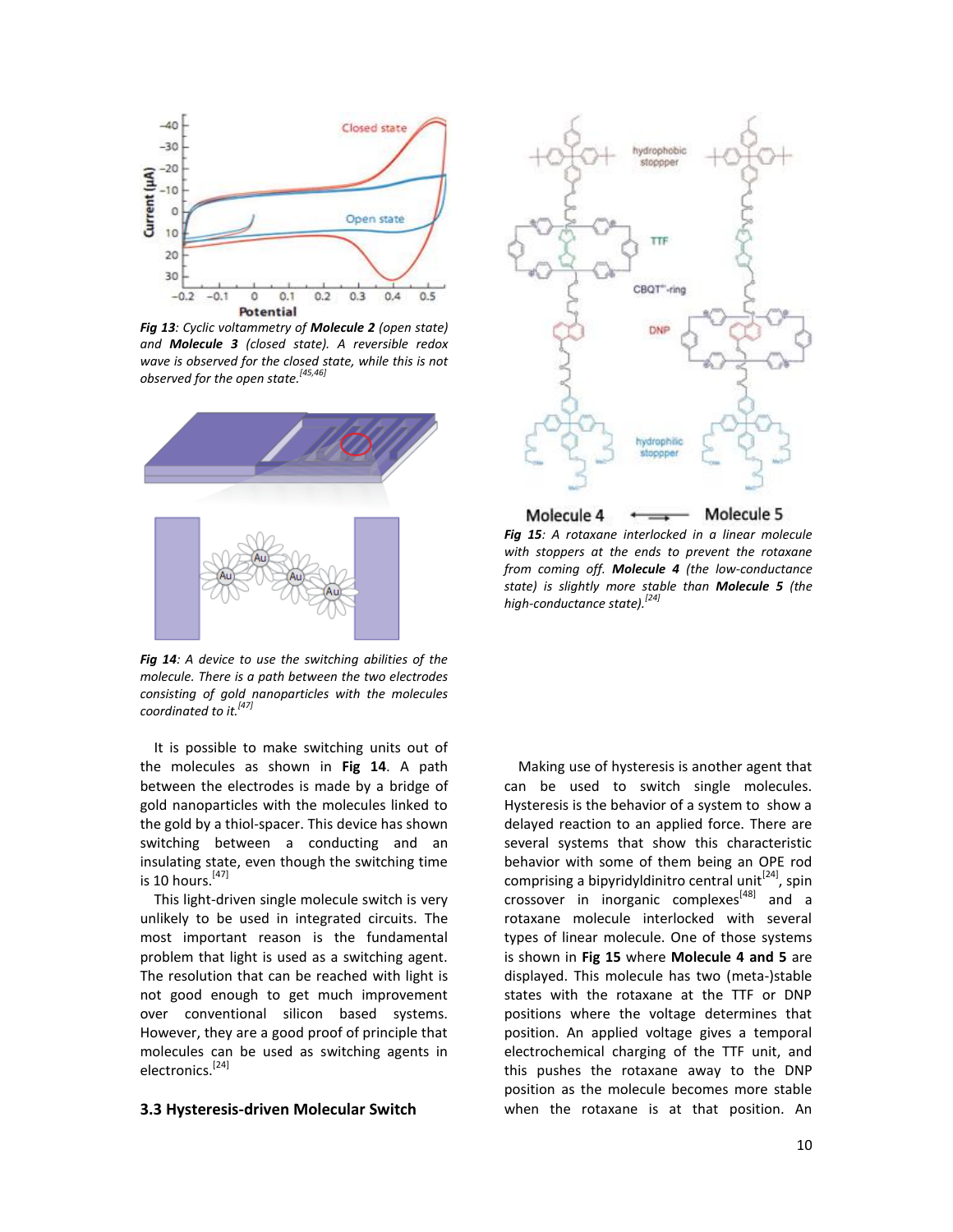oppositely applied voltage has the opposite effect. The conformational change, the movement of the rotaxane to the other position, has hysteresis.<sup>[24]</sup>

The hysteresis is shown in **Fig 16**. The applied voltage versus the current through the switch is plotted, and by the black line it can be seen that a writing voltage of approximately 2/-2 V is required to switch the molecule into the other state.<sup>[49]</sup> So this hysteresis effect can be used for switching: voltages of 1/-1 V can be used to read the switch and voltages of more than 2/-2 V can be used to write the switch into the other state.<sup>[50]</sup>

As shown in **Fig 17** a Langmuir-Blodgett film was made of these molecules with a crossbar architecture of electrodes. Individual or a group of molecules can be addressed In this device at the crosspoints of the electrodes.<sup>[49]</sup>

This hysteresis-driven single molecule switch has good potential to make it into integrated circuits since there are no fundamental problems.

#### **3.4 Three-electrode Single Molecules**



*Fig 16: The voltage versus the current. A clear hysteresis loop can be seen (black line), where voltages of 2/-2 V are used to change the state of the molecule. The red dots are the performances of the control molecules that shouldn't and don't give hysteresis.[49]*



*Fig 17: SEM image of a crossbar architecture of electrodes with a Langmuir-Blodgett film of the molecules in between. There are about 5000 molecules at every crosspoint. The dimensions are this large to give proof of concept easier.[49]*

Even though most research is focused on two electrode molecules, there are some methods under development with three electrodes connected to the molecule in some way, which means that a transistor can be built from a single molecule. Examples of those include electrostatic trapping of two gold particles connected by a short organic molecule<sup>[51,52]</sup>, electric field control over the magnetic properties of an Fe<sub>4</sub> complex<sup>[53]</sup> and several methods where a single molecule is connected to two electrodes and a third electrode influences the conducting properties electrostatically <sup>[51,54,55]</sup>.

One of those examples is shown in **Fig 18**. An MCB holds the molecule, and another gold electrode serves as the gate contact. The conducting properties of the molecule change by applying a voltage to the gate contact. The results for this device are shown in **Fig 19**, where the voltage over versus the current through the molecule is shown at several gate



*Fig 18: The molecular transistor and the electrodes. An MCB holds the molecule and another electrode serves as the gate. There is an insulating dielectric layer of SiO<sup>2</sup> between the gate and the molecule to prevent conduction.[55]*



*Fig 19: The voltage versus the current through the molecule/over the source and drain contacts for several gate voltages. At low voltages there is hardly any conduction and by increasing the gate voltage, the molecule becomes more conducting.[55]*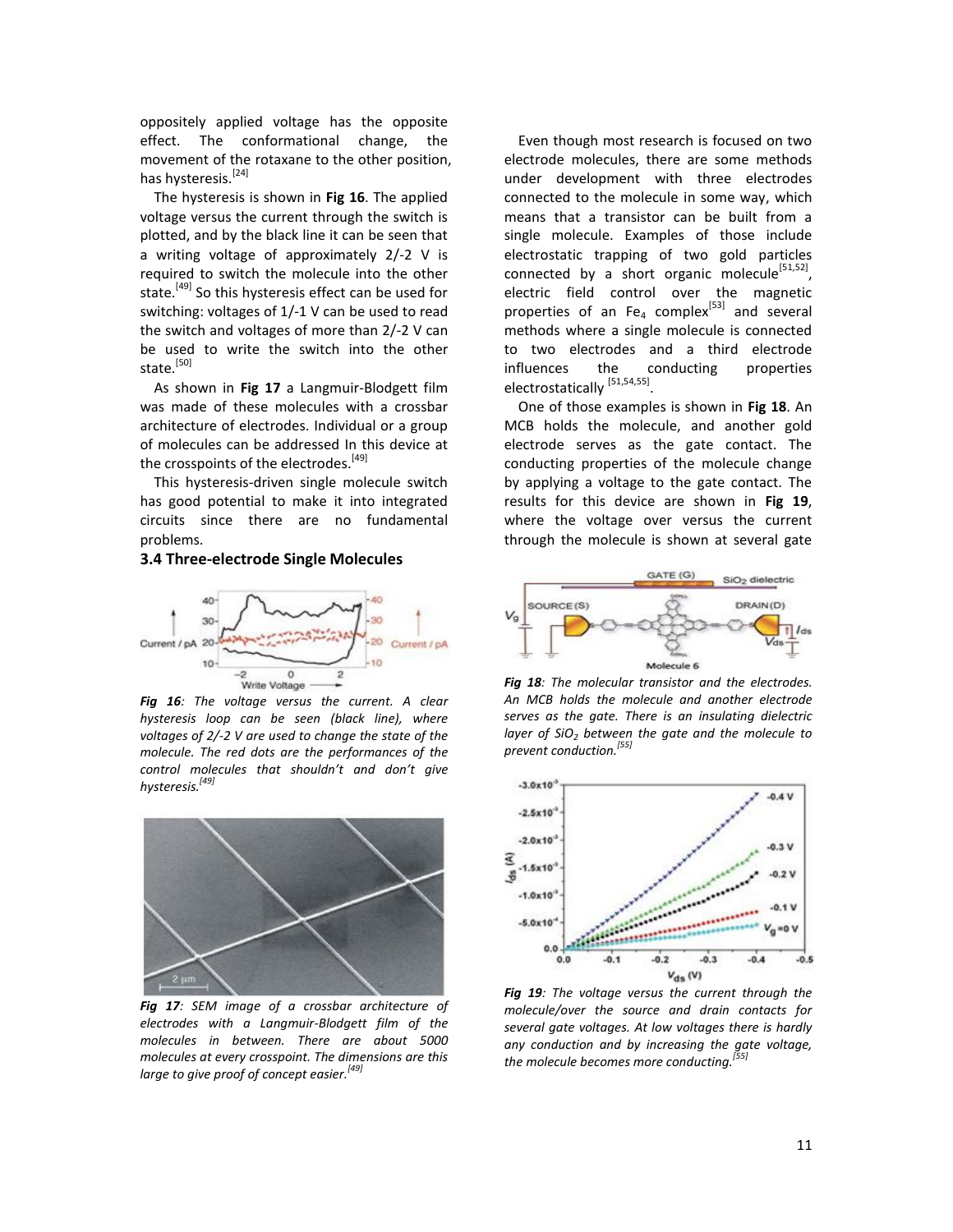voltages. This shows that the molecule indeed shows the properties common for a transistor.[55]

## **4. Self-assembly**

As stated in the introduction, self-assembly is the most obvious and promising candidate for nanofabrication using a bottom-up approach. Self-assembly is a process where pre-existing components become ordered in a designed way using reversible interactions.<sup>[15]</sup> The various aspects of self-assembly are now explored in more detail.

**Fig 20** shows the different classifications of self-assembly. The major classification is between static and dynamic self-assembly. In dynamic self-assembly, a constant energy dissipation is required to keep the system in the self-assembled state. Living systems are a good example. This type of self-assembly is very complex to build and not desired in integrated circuits because of energy waste, so it will not be considered here any further. Static selfassembly means that the final structure that is made doesn't change (under those conditions); it doesn't mean that nothing happens. The structure is continuously being assembled and

deassembled because of the reversible interactions.[3]

The next classification of self-assembly is in co-assembly, hierarchical self-assembly and directed self-assembly. Co-assembly is the process that several different components can only form the desired ordered structure together. Hierarchical self-assembly is the process where self-assembly is going on over several length scales. The components form an ordered structure, those ordered structures assemble into a larger ordered structured, etc. Life is a good example of it, with for example molecules ordered in a cell and cells ordered in a body. Generally, different interactions play a role in the different length scales and the hierarchical self-assembly can be tuned with those interactions. The last class is directed selfassembly. Here external forces are used to direct the self-assembling process into the desired structure. In this class, both top-down (the directions) and bottom-up (the selfassembly) aspects are used. The distinction between the classes are not set and combinations of several classes can be used to create the desired structures.<sup>[3]</sup>

The second important aspect about selfassembly are the interactions. Due to the



*Fig 20: Different types of self-assembly. There are two classifications in self-assembly: the classes of static selfassembly and dynamic self-assembly, and the classes of co-assembly, hierarchical selfassembly and directed self-assembly.[3]*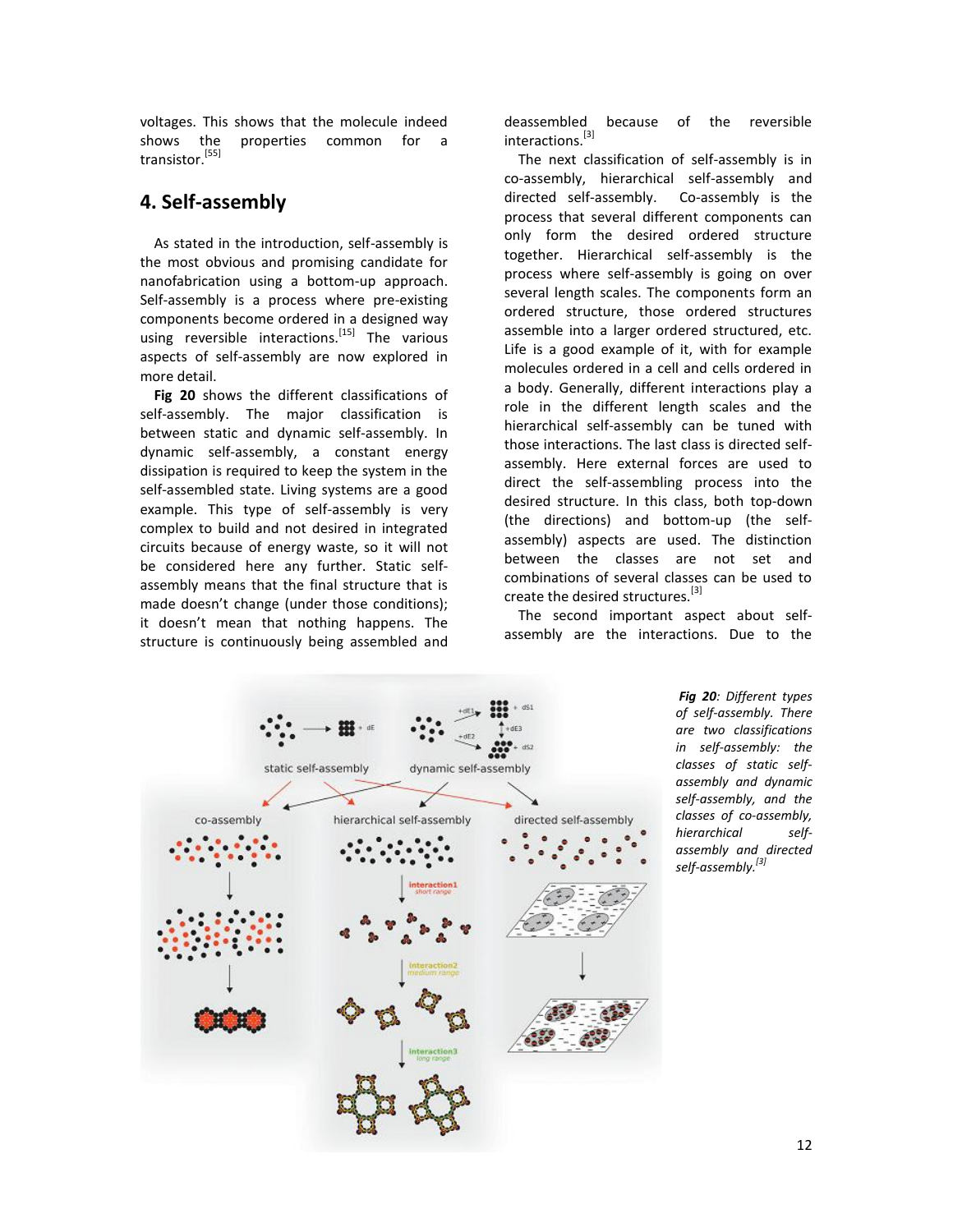reversible interactions, the stable selfassembled state must be a thermodynamic minimum of the system. This means that the Gibbs free energy must be minimal (**Equation 2**). The Gibbs free energy can by minimized by the enthalpy or the entropy. There are systems that assemble entropy-driven, like the ordering of liquid crystals<sup>[56]</sup>. But since entropy is associated with disorder while order is created in a selfassembly procees, most systems are driven by a decrease in enthalpy.<sup>[57]</sup>

$$
\Delta G = \Delta H - T \Delta S \tag{2}
$$

The interactions that have an influence on the enthalpy are forces. At the nano-scale, the important forces to be considered are Coulombic forces, molecular forces, like Vanderwaals forces and hydrogen bonding, and magnetic forces. All the forces have associated length scales where their effect has the greatest impact. [15,17]

The very specific Coulombic forces arise from the attractive or repulsive nature of charges. Many degrees of freedom can be used to design a system: the sign of the charge, the position of the charge, choice of solvent and choice of the counterion.<sup>[17]</sup> The typical length scales range from 1 nm to 1 μm and the interaction is pretty strong.<sup>[58]</sup>

There are many types of molecular forces, all of them short-range (1-10nm)<sup>[58]</sup>. They include attractive hydrogen bonding, attractive or repulsive dipolar interactions and repulsive steric hindring. These interactions are rather specific and very orientation dependent so they can be used to design very specific systems.<sup>[17]</sup>

Another important molecular force is the Vanderwaals force. It is a force due to electromagnetic fluctuations in molecules and it arises between any two molecules and it is orientation dependent. It is rather indiscriminative so it is usually used to assemble just any component in an ordered close packed structure.<sup>[17]</sup> The typical length scales are 1-10 nm and the interaction is rather weak.<sup>[58]</sup>

Magnetic forces are rather uncommon in selfassembly, since magnetism is rare in molecules, the force is rather weak and the interaction is long-range (10-100 nm). However, this does give good opportunities to use for higher order hierarchical self-assembly.<sup>[17]</sup>

With the almost endless possibilities of selfassembly it is possible to design very specific systems. However, the many possibilities are also its major drawback: it is very hard to guess how the self-assembled system will look and theoretical studies hardly give clues. There are a few rules of thumb to keep in mind when designing systems. The system should be able to be disturbed so the system can find a thermodynamic minimum by the reversible interactions. Furthermore, specificity and directionality will give very special types of order that can be predicted rather easily. And the last one is that the use of one dominant interaction will give simple structures, while using many equally dominant interactions will likely give an unpredictable mess.<sup>[58]</sup>

# **5. Bottom-up Nanofabrication of Integrated Circuits**

In this section the nanofabrication of integrated circuits using a bottom-up approach is treated. Conventional top-down methods are expected to reach at most 8 nm dimensions as shown in **Section 2**, while **Section 3** shows that single molecule switches have dimensions of only a few nanometers, so they have the potential to give much smaller integrated circuits. Furthermore, top-down methods can only create 2D structures while a bottom-up approach is not limited by 2D and can use the space that 3D structures offer.

A radical new method is required to be able to fabricate the single molecules in a functional way. Top-down approaches fail to fabricate the molecules at such length scales and a bottom-up strategy must be used. Three possible ways will be shown to fabricate integrated circuits from single molecule switches: self-assembly, a hybrid of top-down approaches and selfassembly and nanofabrication using small robots.

#### **5.1 Nanofabrication using Self-assembly**

One possible way to build integrated circuits from single molecule switches is to use the principle of self-assembly. Reversible interactions are used to design an ordered system. To build an integrated circuit on these principles is difficult, since absolute control is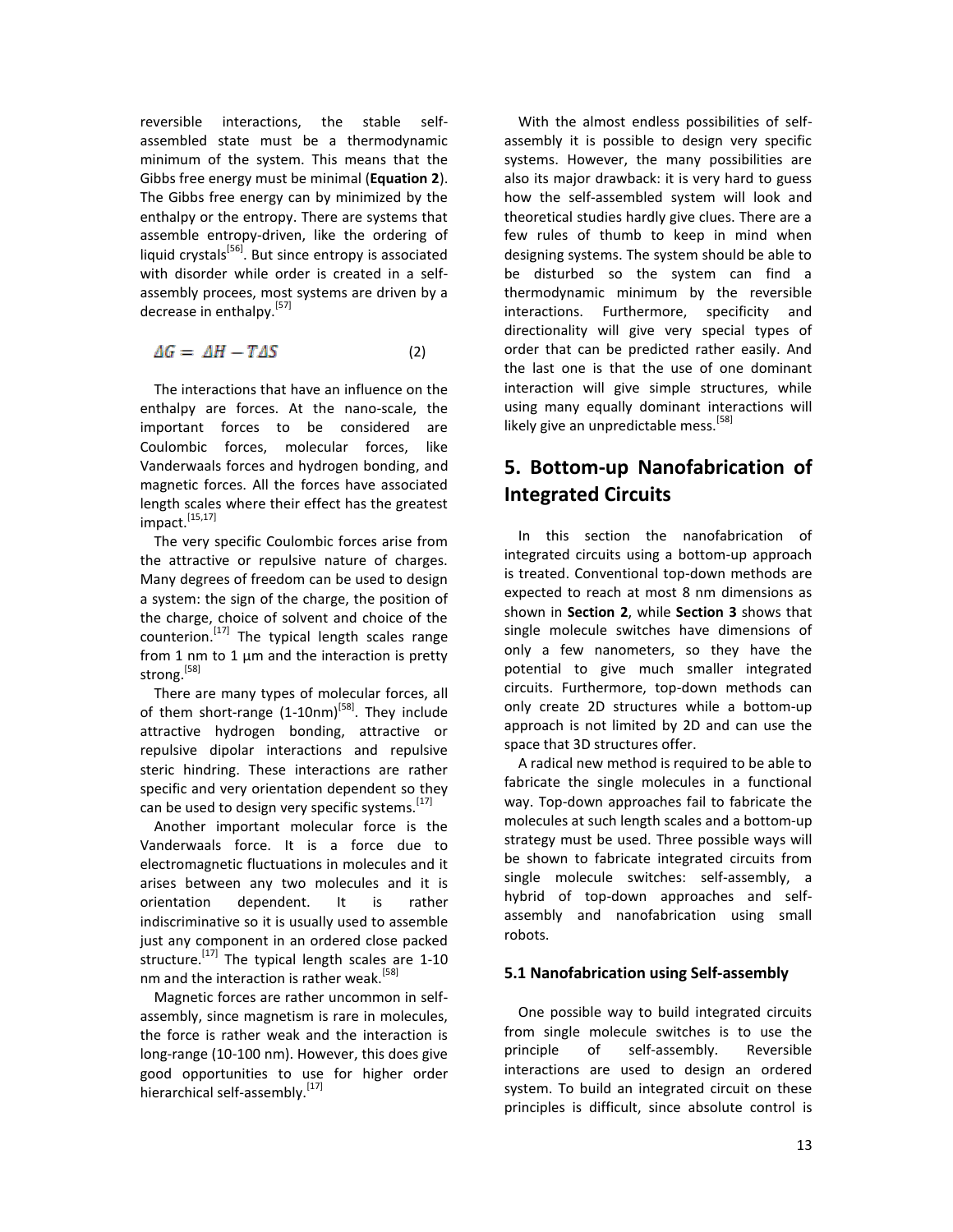

*Fig 21: Connecting wires from the single molecule switches to the world can be done using two arrays of wires made from carbon nanotubes placed orthogonally, with the switches at the crosspoints of the wires.[37]*

required over all the length scales. Packing the individual molecules is not hard to do and is done routinuously by chemists, but connecting the individual molecules to the macroscopic world and being able to address them is very hard. The role of defects is not to be underestimated because self-assembly inevitably means that defects are created  $^{[3,16]}$ .

The most simple method to wire elements to the macroscopic world is the method shown in **Fig 5**, with two arrays of wires placed orthogonally. In **Fig 5** these wires were made with a top-down approach, but recent research has shown that they can also be made using self-assembly (**Fig 21**). These wires made from carbon nanotubes are 10 nm thick which is considerably larger than the molecules that are used for the single molecule switches so the minimum theoretical dimensions are not reached. But it is still possible to build an integrated circuit using self-assembly only in this way which gives a good proof of principle.<sup>[37]</sup>

The problem of defects that are built into selfassembled systems can be solved by using a nanoscale application-specific architecture, which slightly changes the orthogonal wires method to be able to handle some defects. One of the methods how that is done is to build redundancy into the system.<sup>[29]</sup>

Using hierarchical co-assembly, one could think of a speculative system where the theoretical minimal dimensions are reached. One designes short-range interactions (like ionic interactions or hydrogen bonds) so that the

switches and small wiring elements assemble together. With longer-ranged interactions (like vanderwaals or magnetic interactions), the wiring elements all get the same orientation (an asymmetric switch is taken to get the wires orthogonally) and then they are connected (can for example be done using another molecule or polymerization). Due to the reversibility of the interactions, a thermodynamic minimum will be found without too many defects.

It has already been shown that small logical circuits can be made using self-assembly. In this study 10-30 nm silicon and GaN single crystals self-assembled from solution into logical circuits including wiring.<sup>[59]</sup> These are not yet the scales and the components that are required for selfassembly of molecules, but this study shows that logical circuits can be built using selfassembly. Logical circuits are not yet integrated circuits as they contain only a few elements, but it is a step in the right direction.

The molecules described in **Section 3.3**, the hysteresis-driven single molecule switches, have shown to work as a logic circuit<sup>[50]</sup>, without the self-assembling aspect. Now the only thing that is required to build a logical circuit is a combination of the self-assembling properties of the former study and the molecules of the latter. Due to the fact that molecules can be tweaked very easily, such a self-assembling process shouldn't be too hard.

All these methods have only shown 2D architectures. The real advantage of using selfassembly is the possibility to build 3D architectures, even though it is much more difficult.<sup>[15]</sup>

There have been a few developments towards 3D architectures. A formation of 3D  $Bi<sub>2</sub>S<sub>3</sub>$ ultrathin nanofibrils of tunable thickness and porosity has been reported, made from a selfassembling process called chemospinning. $[3]$ These structures can be the start of new research to find applications in the field of electronics.

It is possible to think of other highly speculative methods to use 3D structures for integrated circuits. One of them is that a long polymeric wire is bonded to the single molecule switch that is conducting through the chain but insulating to other chains, which could be done by adding an insulating small molecule that selfassembles around the polymer to screen it. These chains could end at a small decoder as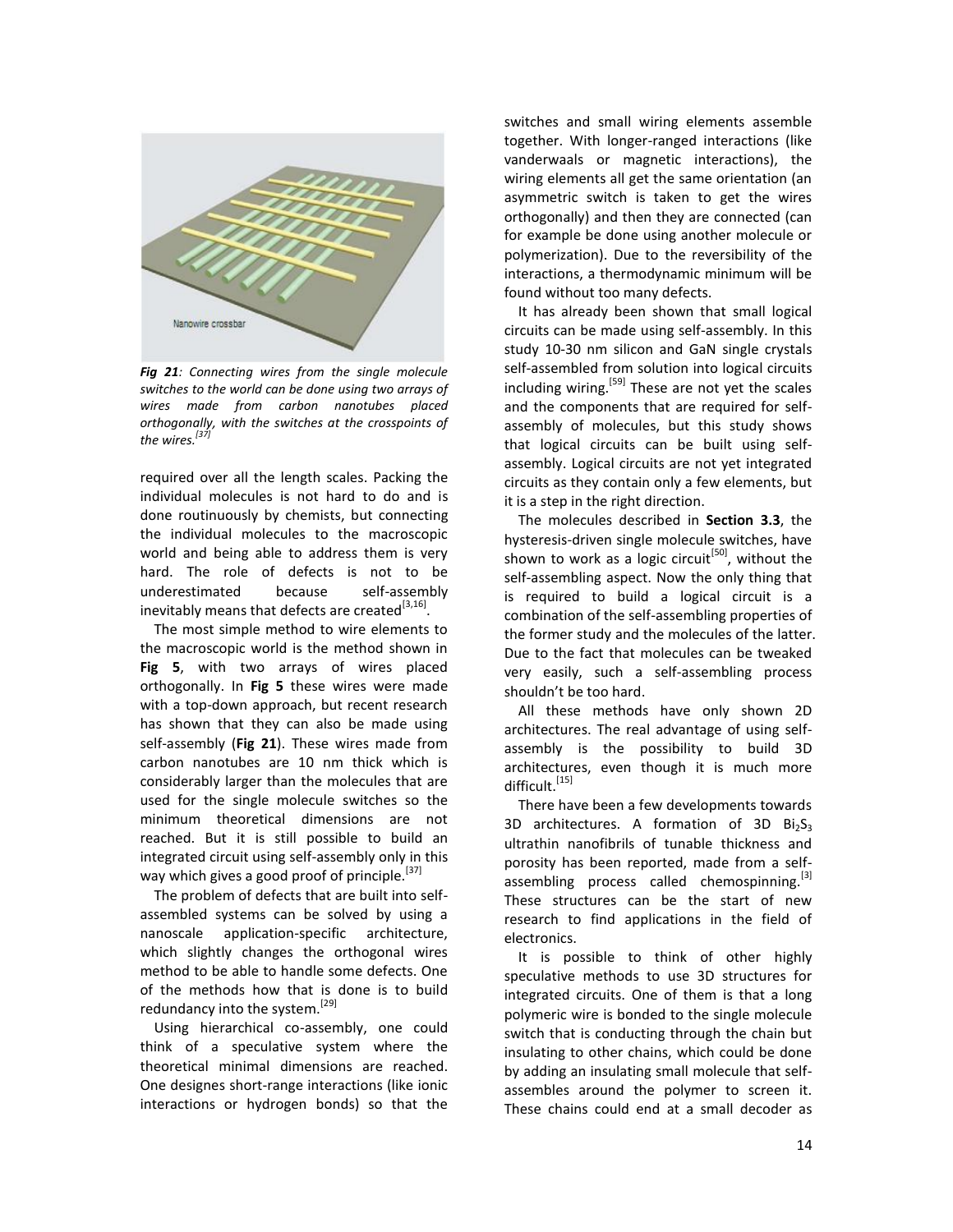discussed in **Section 2.1** and shown in **Fig 5**, and many of such decoders can be connected to another decoder, to build a piramidal structure of decoders because it is not possible to connect all cables to one single decoder. If the decoder can be made at the same small scale as the molecules, such a system could exploit the small scales of the molecules and the space that a 3D structure gives.

There are many ways to design an integrated circuit using self-assembly as a tool and it just comes down to the creativity of the researcher to think of new systems.

### **5.2 Nanofabrication using Top-down plus Self-assembly**

Another approach to do nanofabrication is to make use of both the top-down and the bottomup approaches, to create a hybrid approach. The most common one is to do directed selfassembly, where self-assembly uses internal interactions between the components and external interactions with a structure that is made by a top-down method.<sup>[16]</sup>

For integrated circuits these hybrid methods can give an improvement over the conventional silicon devices. The advantage is that this method is more versatile and it can build devices smaller than 8 nm by combining the photolithographic limit of about 10 nm with bottom-up methods that can build structures in the photolithograpic patterns.<sup>[14]</sup>

The most easy way to think of an example to use this method is to use photolithography to create patterns and to use self-assembly to fill the patterns with useful components, and to use several layers to create a useful device. It is for example possible to fabricate wiring with conducting molecules, then dots with single molecule switches and then again wiring.

There are many experiments where structures are made using hybrid approaches, like the method displayed in **Fig 17** (molecules selfassembled; wires made by photolithography)<sup>[49]</sup>, lithographically controlled wetting<sup>[60]</sup>, nanogap formation by lithographically patterned nanowire electrodeposition<sup>[13]</sup>, inserting blockcopolymers into photolithographic structures<sup>[61]</sup> and nanogap fabrication by electron beam lithography and self-assembly $^{[14]}$ .

The nanogap fabrication by electron beam lithography is shown in **Fig 22**. The electrodes in the device are made using electron beam lithography and then a 2nm thick self-assembled monolayer of molecules is grown on them. This layer serves as a nanoscale gap (nanogap) between the electrodes. Subsequently another electrode can be fabricated lithographically. The advantage of this approach is that a molecular layer of only 2nm is grown between the electrodes which is a much better than the conventional top-down approaches.<sup>[14]</sup>

The hybrid approach to integrated circuits has the potential to give low-cost manufacturing and reduced variability (compared to pure bottom-up approaches), which makes the design much easier. This easier design and the ability to combine it with methods that have made substantial progress in development, like photolithography, makes that this hybrid approach has a good chance to make it into functional devices.



*Fig 22: Device formation for nanogap fabrication by electron beam lithography. The first electrode is fabricated lithographically and a 2 nm thick selfassembled monolayer is grown on top of that electrode. This layer serves as a gap between the first and the second electrode.[14]*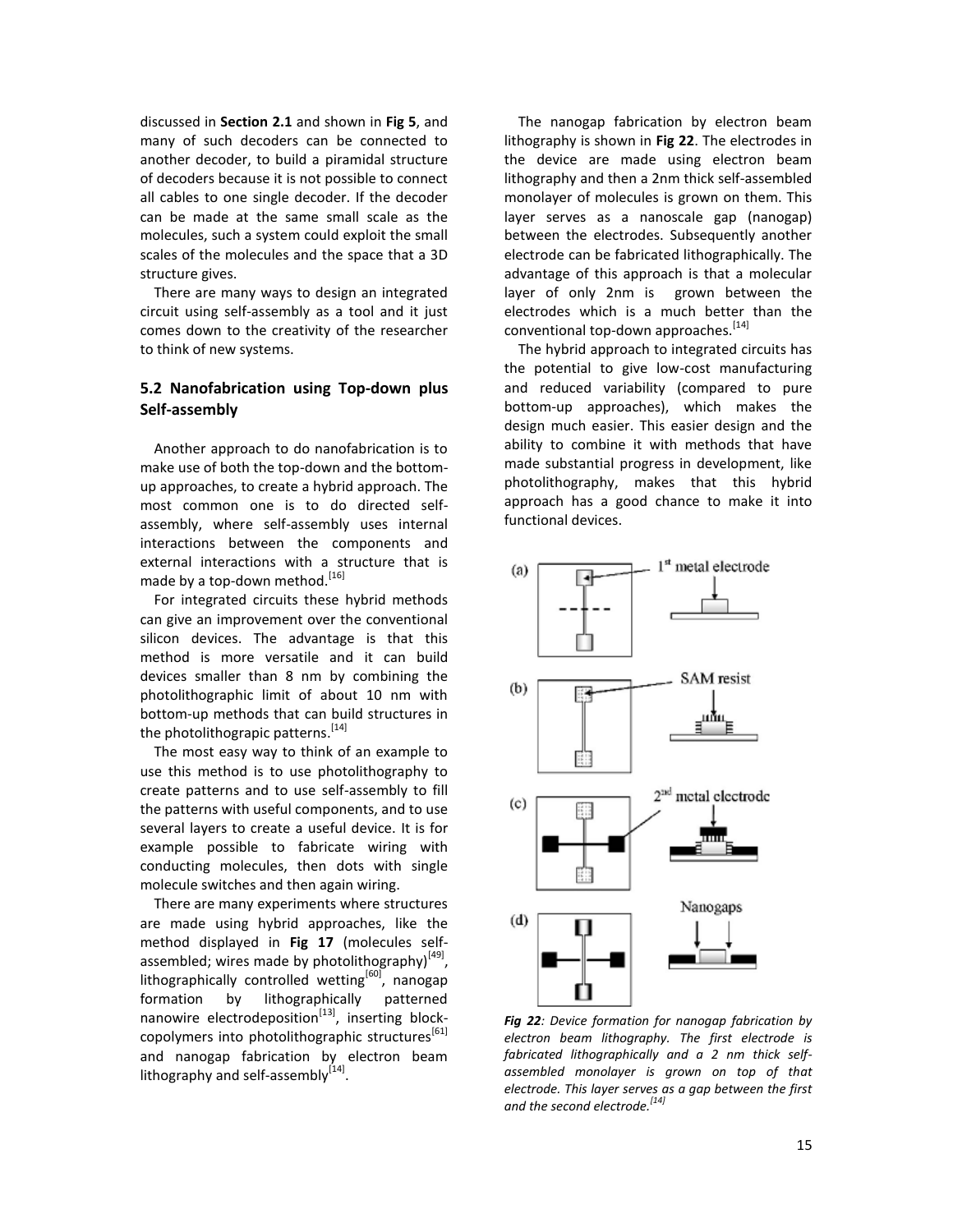#### **5.3 Nanofabrication using Robots**

Another way to do nanofabrication using a bottom-up approach is to make use of the robots that have been described by Drexler in **Section 1.3**. In the literature very few references to such robots are made and many authors even think nano-robots are not possible<sup>[15]</sup>, which was also the basis of the Drexler-Smalley debate<sup>[9]</sup>. There are no examples in literature which can come close to Drexler universal assembler systems, and even worse, the scientific community already has difficulties to use the much simpler self-assembly to build large functional devices. Due to the fact that examples are rare, and not the fact that they are fundamentally impossible, it seems unlikely that such systems will be made in the near or little further future. But it should also be said that the lack of interest of the scientific community in these systems also slow the development.

The fact that a universal assembler won't be possible soon doesn't mean that robot systems can't give any useful results. It should be possible to use small robots to help building nanoscale objects. There are many ways to think of a robot: from a large complicated molecule that picks up groups of atoms and places it somewhere else with exactly knowing what it is doing, to a small molecule that uses selfassembly to bind another molecule and due to the interaction of both, deposit it at the desired place. Proteins are a perfect example that robots can carry out such tasks, with pretty good efficiency.

One could for example modify the example of hierarchical co-assembly thought of in **Section 5.1**. There are many self-assembling processes going on there and it could be possible to replace one of those with a robot-assisted step to improve the process. One could design a robot that helps to connect the wires with all wires being connected in the same orientation. It is also possible to think of another example where the robots act as a template and the structure builds on the robot. When the structure is finished, the robots disentangles and moves to another position to make the structure larger.

The tasks these robots perform resembles the task of a catalyst  $-$  they improve a certain process without being consumed. This is a field

of chemistry that is used routiniously so the development of the robots could greatly benefit from the knowledge that has already been gained in that field. Building it up from this principe, it is possible to improve the robots and add more complexity, which could ultimately result in the universal assembler.

## **6. Conclusion and Outlook**

The topic of this paper is in general about nanofabrication using several methods, and in partical about nanofabrication of integrated circuits to use in electronics. Moore's law has been followed for many years and the end is not yet found, but new technologies are constantly needed to fulfill Moore's law.

Using a top-down approach to integrated circuits with conventional silicon devices, the dimensions are expected to be 8nm in 2020, but that will be faced with many problems that need to be solved.

A bottom-up approach can give smaller structures, especially when single molecule switches are used because they have dimensions of only a few nanometers. But the most important improvement of a bottom-up approach is the ability to use 3D structures instead of 2D structures so much more space can be used.

The most promising developments are in the area of self-assembly. There are many developments going on in this field and many promising results are obtained. It is possible to speculate about many new ways to build integrated circuits using self-assembly. Speculative structures often don't work, but that's why there should be a lot of research in the field, so one of the many speculations could give a working structure. The only real limiting factor is the creativity of the researchers. To quote another group of researchers (G.A. Ozin et al.): "Based on results from our laboratory as well as others around the world the future seems bright for nanofabrication by selfassembly."<sup>[3]</sup>

A development that is the subject of many debates in the scientific community<sup>[9]</sup> is that of the universal assembler using robots, described by Drexler. While there are no fundamental problems, their complexity means that they are not expected to work in the near or slightly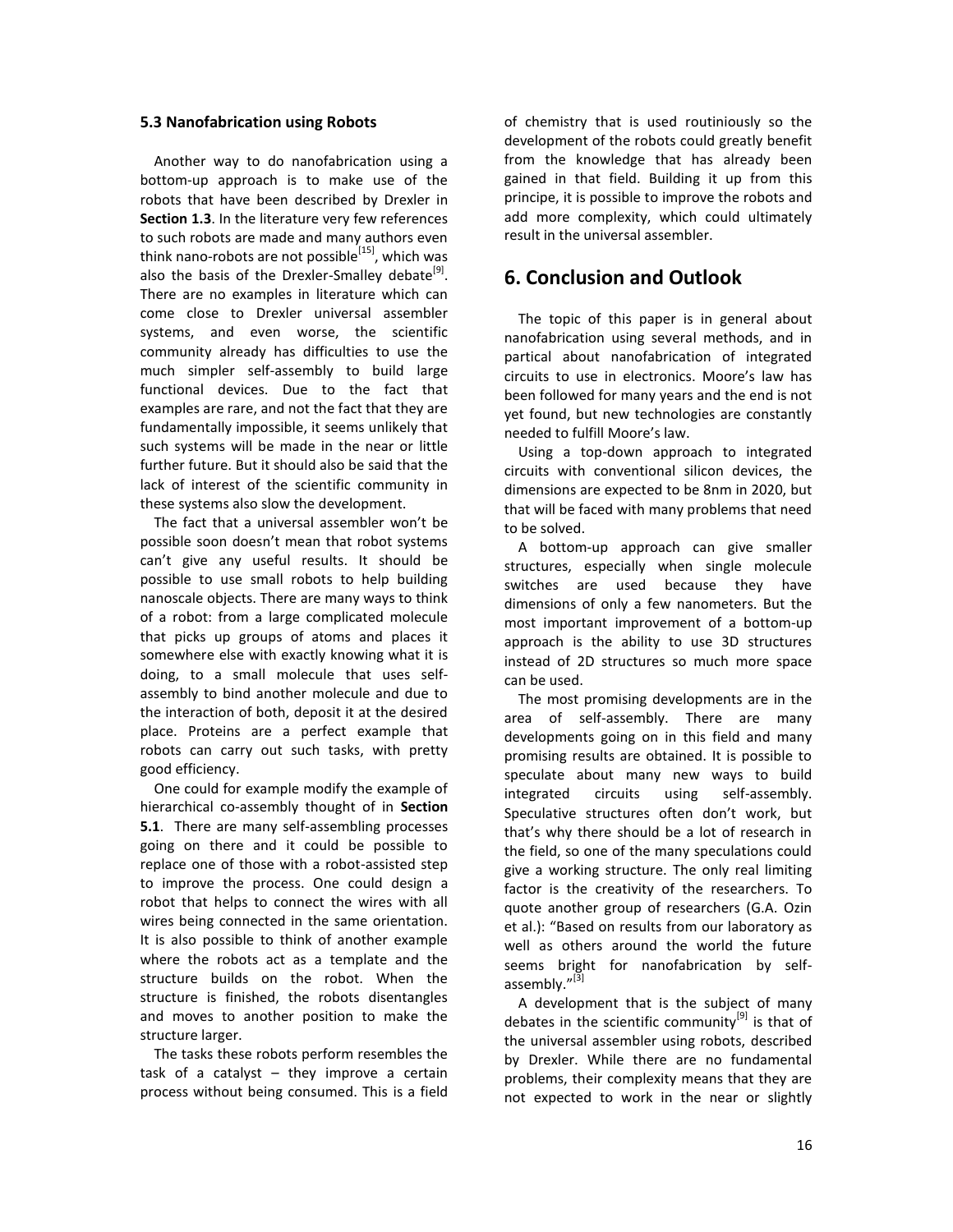further future. But this approach should not be abandonned completely as it would be a huge missed chance if this is never developed. One should start with small robots to build simple systems, and once more knowledge is gained, more complex systems can be built using robots.

It is also possible to use a hybrid approach to nanofabrication: using both top-down and bottom-up. This is a less promising but easier approach to nanofabrication than a pure bottom-up one, while it does give benefits over pure top-down approaches. This method can be a good bridge to make the gap from conventional systems to a radical new system smaller.

What is the way to go to make smaller and better integrated circuits? The conventional topdown approaches haven't reached the theoretical limit yet, so they will keep dominating the industry for the coming years. But the new technologies should be developed already, especially since it takes about 30 years to implement a radical new technology<sup>[26]</sup>. The current research for the new technologies have only given proof of certain concepts, and more research is required before integrated circuits are built on these principles. Of the new technologies, self-assembly has the greatest potential of all, but the hybrid approach can prove very valuable to bridge the gap.

Now the path is laid out for integrated circuits by nanofabrication, what is expected from nanofabrication in general? It has been proven in this paper that there are many ways to do nanofabrication, using top-down and bottom-up principles and that important problems in society can be solved by it. But electronics is not the only problem for society, there are many other problems that can be solved by it, like nanodiagnostics and treatment in medical science, hydrogen storage, solar cells, batteries and nanomotors<sup>[3,62]</sup>. Seeing the overwhelming amount of methods to do nanofabrication for integrated circuits, it should also be possible to do it for these problems.

Nanofabrication is not just one of the many fields of science; as shown in this paper it requires knowledge of many different fields. Input is needed from all those disciplines; all need to contribute and communicate in order to make progress. That is a lesson for anyone who wants to make progress in this field.<sup>[62]</sup>

I want to conclude with another quote from G.A. Ozin et al.: "Vision is the imagining of where we are heading; hype is the delusion of where we already are. $v^{[62]}$  Only time can tell if nanofabrication is a vision or a hype, but by the look of it, it is a vision.

## **7. References**

- 1. Richard P. Feynman, "*There's Plenty of Room at the Bottom*", Engineering and Science, **23**, 5, p. 22-36 (1960)
- 2. K. Eric Drexler, "*Engines of Creation: The Coming Era of Nanotechnology*", Published by Doubleday (1986)
- 3. Geoffrey A. Ozin, Kun Hou, Bettina V. Lotsch, Ludovico Cademartiri, Daniel P. Puzzo, Francesco Scotognella, Arya Ghadimi and Jordan Thomson, "*Nanofabrication by self-assembly*", Materials Today, **12**, 5, p. 12-23 (2009)
- 4. Google, http://www.google.com/googlebooks/library.html, July 14th, 2011
- 5. H. H. Rose, "*Optics of high-performance electron microscopes*", Science and Technology of Advanced Materials, **9**, 1 (2008)
- 6. D. M. Eigler and E. K. Schweizer, "*Positioning single atoms with a scanning tunnelling microscope*", Nature, **344**, p. 524- 526 (1990)
- 7. G. Binnig, C. F. Quate and Ch. Gerber, "*Atomic Force Microscope*", **56**, 9, p. 930-933 (1986)
- 8. Lloyd R. Harriott, "*Limits of Lithography*", Proceedings of the IEEE, **89**, 3, p. 366-374 (2001)
- 9. K. Eric Drexler, Rick Smalley, "*Nanotechnology*", Chemical and Engineering News, **81**, 48, p. 37-42 (2003)
- 10. Charles B. Musgrave, Jason K. Perry, Ralph C. Merkle, and William A. Goddard, "*Theoretical Studies of a Hydrogen Abstraction Tool for Nanotechnology*", Nanotechnology, **2**, p. 187-195 (1991)
- 11. Ralph C. Merkle and Robert A. Freitas Jr., "*Theoretical Analysis of a Carbon-Carbon Dimer Placement Tool for Diamond Mechanosynthesis*", Journal of Nanoscience and Nanotechnology, **3**, p. 319-324 (2003)
- 12. International Technology Roadmap for Semiconductors, "*International Technology Roadmap for Semiconductors 2010 Update*", http://www.itrs.net, July 14th 2011
- 13. Chengxiang Xiang, Jung Yun Kim and Reginald M. Penner, "*Reconnectable Sub-5 nm Nanogaps in Ultralong Gold Nanowires*", Nano Letters, **9**, 5, p. 2133-2138 (2009)
- 14. R. Negishi, T. Hasegawa, K. Terabe, M. Aono, T. Ebihara, H. Tanaka and T. Ogawa, "*Fabrication of nanoscale gaps using a combination of self-assembled molecular and electron beam lithographic techniques*", Applied Physics Letters, **88**, 223111 (2006)
- 15. George M. Whitesides and Bartosz Grzybowski, "*Self-Assembly at All Scales*", Science, **295**, p. 2418-2421 (2002)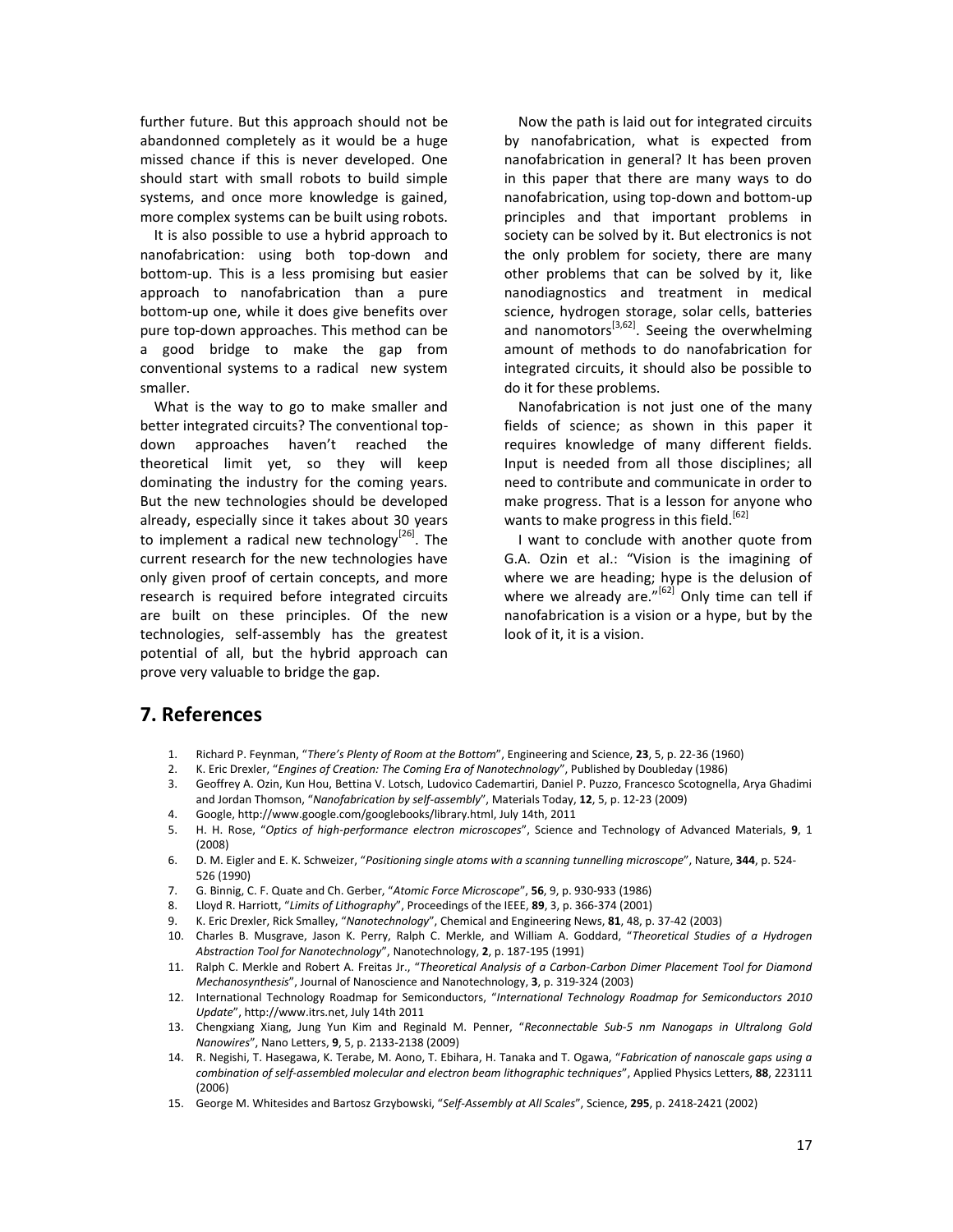- 16. Byron D. Gates, Qiaobing Xu, Michael Stewart, Declan Ryan, C. Grant Willson and George M. Whitesides, "*New Approaches to Nanofabrication: Molding, Printing, and Other Techniques*", Chemical Reviews, **105**, p. 1171-1196 (2005)
- 17. Kyle J. M. Bishop, Christopher E. Wilmer, Siowling Soh, and Bartosz A. Grzybowski, "*Nanoscale Forces and Their Uses in Self-Assembly*", Small, **5**, 14, p. 1600-1630 (2009)
- 18. P. Vettiger, M. Despont, U. Drechsler, U. Durig, W. Haberle, M. I. Lutwyche, H. E. Rothuizen, R. Stutz, R. Widmer and G. K. Binnig, "*The "Millipede"-More than thousand tips for future AFM storage*", IBM Journal of Research and Development, **44**, p. 323-340 (2000)
- 19. P. Vettiger and G. Binnig, "*The nanodrive project*", Scientific American, **288**, 1, p. 46-53 (2003)
- 20. G. M. Whitesides, "*The 'right' size in nanobiotechnology*", Nature Biotechnology, **21**, p. 1161-1165 (2003)
- 21. S. G. Penn, L. He and M. J. Natan, "*Nanoparticles for bioanalysis*", Current Opinion in Chemical Biology, **7**, 5, p. 609-615 (2003)
- 22. N. Koumura, R.W. Zijlstra, R.A. van Delden, N. Harada and B.L. Feringa, "*Light-driven monodirectional molecular rotor*", Nature, **401**, p. 152-155 (1999)
- 23. T.R. Kelly, H. De Silva and R.A. Silva, "*Unidirectional rotary motion in a molecular system*", Nature, **401**, p. 150-152 (1999)
- 24. Nicolas Weibel, Sergio Grundera and Marcel Mayor, "*Functional molecules in electronic circuits*", Organic and Biomolecular Chemistry, **5**, p. 2343-2353 (2007)
- 25. S. M. Sze, "*Physics of Semiconductor Devices*", John Wiley & Sons, New York (1981)
- 26. Scott E. Thompson and Srivatsan Parthasarathy, "*Moore's law: the future of Si microelectronics*", Materials Today, **9**, 6, p. 20-25 (2006)
- 27. Giovanni De Micheli, "*An Outlook on Design Technologies for Future Integrated Systems*", IEEE Transactions on Computeraided Design of Integrated Circuits and Systems, **28**, 6, p. 777-790 (2009)
- 28. Gordon E. Moore, "*Cramming more components onto integrated circuits*", Electronics, **38**, 8 (1965)
- 29. Kang L. Wang, Kosmas Galatsis, Roman Ostroumov, Alexander Khitun, Zuoming Zhao and Song Han, "*Nanoarchitectonics for Heterogeneous Integrated Nanosystems*", Proceedings of the IEEE, **96**, 2, p. 212-229 (2008)
- 30. Scott E. Thompson, Robert S. Chau, Tahir Ghani, Kaizad Mistry, Sunit Tyagi and Mark T. Bohr, "*In Search of "Forever," Continued Transistor Scaling One New Material at a Time*", IEEE Transactions on Semiconductor Manufacturing, **18**, 1, p. 26-36 (2005)
- 31. Mordechai Rothschild, Theodore M. Bloomstein, Theodore H. Fedynyshyn, Roderick R. Kunz, Vladimir Liberman, Michael Switkes, Nikolay N. Efremow, Jr., Stephen T. Palmacci, Jan H.C. Sedlacek, Dennis E. Hardy and Andrew Grenville, "*Recent Trends in Optical Lithography*", **14**, 2, p. 221-236 (2003)
- 32. Frederick H. Dill, William P. Hornberger, Peter S. Hauge and Jane M. Shaw, "*Characterization of Positive Photoresist*", IEEE Transactions on Electron Devices, **22**, 7, p. 445-452 (1975)
- 33. Takashi Ito and Shinji Okazaki, "*Pushing the limits of lithography*", Nature, **406**, p. 1027-1031 (2000)
- 34. Daniel Bratton, Da Yang, Junyan Dai and Christopher K. Ober, "*Recent progress in high resolution lithography*", Polymers for Advanced Technologies, **17**, p. 94-103 (2006)
- 35. Konstantin K. Likharev, "*Single-Electron Devices and Their Applications*", Proceedings of the IEEE, **87**, 4, p. 606-632 (1999)
- 36. Arieh Aviram and Mark A. Ratner, "*Molecular Rectifiers*", Chemical Physics Letters, **29**, 2, p. 277-283 (1974)
- 37. Wei Lu and Charles M. Lieber, "*Nanoelectronics from the bottom up*", Nature Materials, **6**, p. 841-850 (2007)
- 38. A. Stabel, P. Herwig, K. Muellen and J. P. Rabe, "*Diodelike Current–Voltage Curves for a Single Molecule–Tunneling Spectroscopy with Submolecular Resolution of an Alkylated, peri-Condensed Hexabenzocoronene*", Angewandte Chemie International Edition in English **34**, 15, p. 1609–1611 (1995)
- 39. Robert M. Metzger, "*Unimolecular Electrical Rectifiers*", Chemical Reviews, **103**, p. 3803-3834 (2003)
- 40. Mark Elbing, Rolf Ochs, Max Koentopp, Matthias Fischer, Carsten von Hänisch, Florian Weigend, Ferdinand Evers, Heiko B. Weber and Marcel Mayor, "*A single-molecule diode*", Proceedings of the National Academy of Sciences, **102**, 25, p. 8815– 8820 (2005)
- *41.* Marcel Mayor and Heiko B. Weber, "*Molecular Electronics – Integration of Single Molecules in Electronic Circuits*", Chimia, **56**, 10, p. 494-499 (2002)
- 42. Devens Gust, Thomas A. Moore and Ana L. Moore, "*Molecular switches controlled by light*", Chemical Communications, p. 1169–1178 (2006)
- 43. Sourav Saha and J. Fraser Stoddart, "*Photo-driven molecular devices*", Chemical Society Reviews, **36**, p. 77–92 (2007)
- 44. Ajeet S. Kumar, Tao Ye, Tomohide Takami, Byung-Chan Yu, Austen K. Flatt, James M. Tourn and Paul S. Weiss, "*Reversible Photo-Switching of Single Azobenzene Molecules in Controlled Nanoscale Environments*", Nano Letters, **8**, 6, p. 1644-1648 (2008)
- *45.* Wesley R. Browne and Ben L. Feringa, "*Light Switching of Molecules on Surfaces*", Annual Review of Physical Chemistry, **60**, p. 407-428 (2009)
- 46. Jetsuda Areephong, Wesley R. Browne, Nathalie Katsonis and Ben L. Feringa, "*Photo- and electro-chromism of diarylethene modified ITO electrodes—towards molecular based read–write–erase information storage*", Chemical Communications, **37**, p. 3930–3932 (2006)
- 47. Masumi Ikeda, Naoki Tanifuji, Hidehiro Yamaguchi, Masahiro Irie and Kenji Matsuda, "*Photoswitching of conductance of diarylethene-Au nanoparticle network*", Chemical Communications, Issue 13, p. 1355-1357 (2007)
- 48. Azzedine Bousseksou, Gábor Molnár and Galina Matouzenko, "*Switching of Molecular Spin States in Inorganic Complexes by Temperature, Pressure, Magnetic Field and Light: Towards Molecular Devices*", European Journal of Inorganic Chemistry, Issue 22, p. 4353-4369 (2004)
- 49. Yi Luo, C. Patrick Collier, Jan O. Jeppesen, Kent A. Nielsen, Erica DeIonno, Greg Ho, Julie Perkins, Hsian-Rong Tseng, Tohru Yamamoto, J. Fraser Stoddart and James R. Heath, "*Two-Dimensional Molecular Electronics Circuits*", ChemPhysChem, **3**, 6, p. 519-525 (2002)